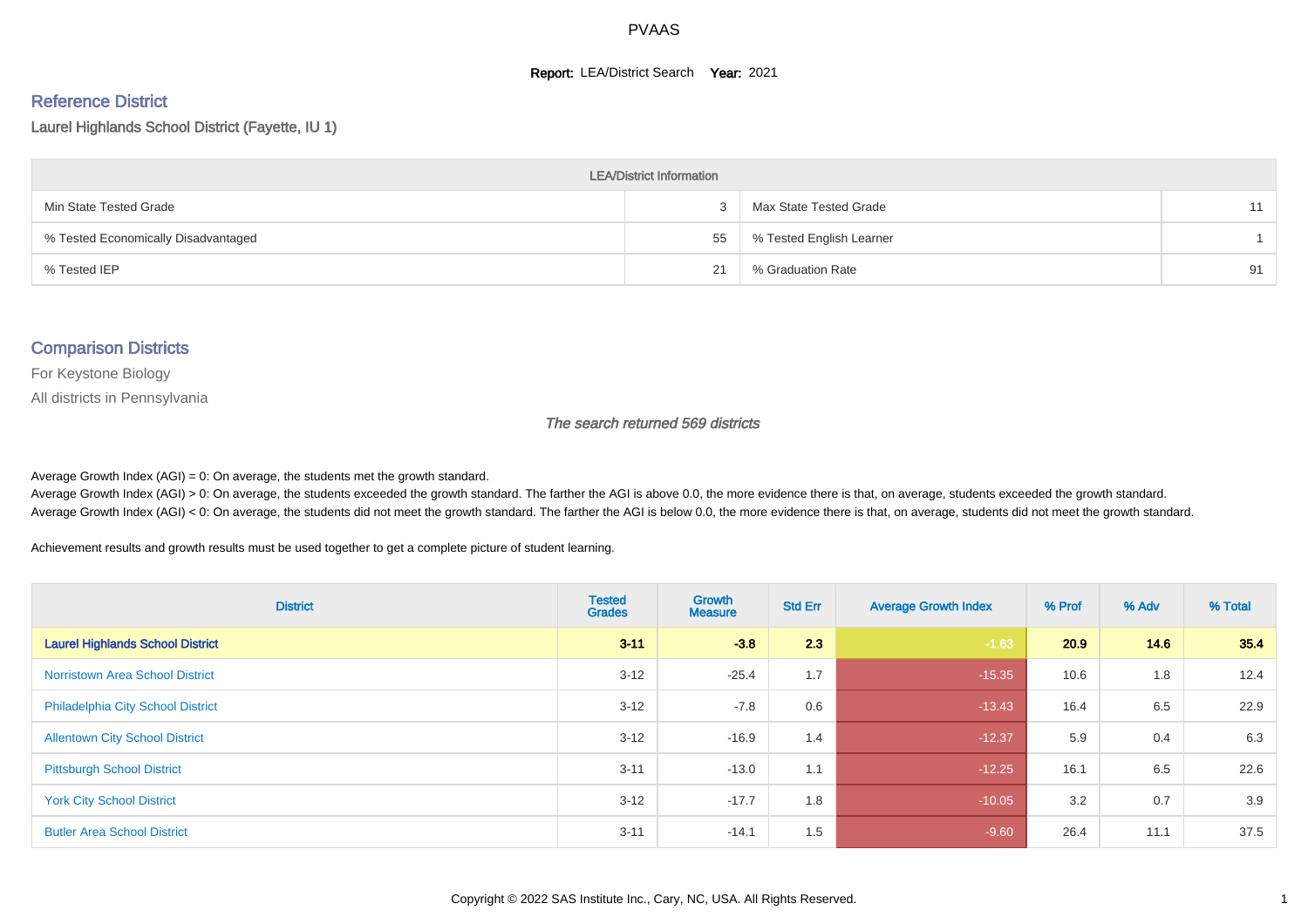| <b>District</b>                                    | <b>Tested</b><br><b>Grades</b> | <b>Growth</b><br><b>Measure</b> | <b>Std Err</b> | <b>Average Growth Index</b> | % Prof | % Adv   | % Total |
|----------------------------------------------------|--------------------------------|---------------------------------|----------------|-----------------------------|--------|---------|---------|
| <b>Laurel Highlands School District</b>            | $3 - 11$                       | $-3.8$                          | 2.3            | $-1.63$                     | 20.9   | 14.6    | 35.4    |
| <b>Muhlenberg School District</b>                  | $3 - 10$                       | $-17.8$                         | 1.9            | $-9.34$                     | 12.4   | 4.6     | 17.0    |
| <b>North Hills School District</b>                 | $3 - 11$                       | $-15.8$                         | 1.8            | $-8.84$                     | 26.4   | 19.8    | 46.2    |
| <b>Cheltenham School District</b>                  | $3 - 11$                       | $-17.6$                         | 2.0            | $-8.74$                     | 24.4   | 8.3     | 32.6    |
| <b>Williamsport Area School District</b>           | $3 - 11$                       | $-11.7$                         | 1.4            | $-8.29$                     | 18.2   | 10.5    | 28.7    |
| <b>West Side CTC</b>                               | $9 - 10$                       | $-32.0$                         | 3.9            | $-8.16$                     | 5.9    | 0.0     | 5.9     |
| Ambridge Area School District                      | $3 - 12$                       | $-19.4$                         | 2.5            | $-7.64$                     | 23.2   | 5.6     | 28.9    |
| <b>Lancaster School District</b>                   | $3 - 12$                       | $-10.0$                         | 1.4            | $-7.22$                     | 9.0    | 3.9     | 12.8    |
| <b>Greater Latrobe School District</b>             | $3 - 11$                       | $-14.1$                         | 2.0            | $-7.14$                     | 41.0   | 12.6    | 53.6    |
| <b>York Co School Of Technology</b>                | $9 - 12$                       | $-10.9$                         | 1.6            | $-6.79$                     | 22.6   | 4.0     | 26.6    |
| <b>Hempfield Area School District</b>              | $3 - 12$                       | $-10.2$                         | 1.6            | $-6.37$                     | 28.1   | 19.2    | 47.3    |
| <b>Kennett Consolidated School District</b>        | $3 - 11$                       | $-10.4$                         | 1.7            | $-6.27$                     | 28.7   | 14.0    | 42.7    |
| <b>Big Beaver Falls Area School District</b>       | $3 - 11$                       | $-17.9$                         | 2.8            | $-6.27$                     | 9.4    | 2.8     | 12.2    |
| <b>New Castle Area School District</b>             | $3 - 12$                       | $-13.6$                         | 2.3            | $-5.99$                     | 17.6   | 2.0     | 19.5    |
| <b>Coatesville Area School District</b>            | $3 - 11$                       | $-9.5$                          | 1.6            | $-5.81$                     | 12.8   | 3.3     | 16.2    |
| <b>Central Cambria School District</b>             | $3 - 11$                       | $-12.7$                         | 2.3            | $-5.61$                     | 19.4   | 7.4     | 26.9    |
| <b>Aliquippa School District</b>                   | $3 - 11$                       | $-20.0$                         | 3.6            | $-5.54$                     | 1.7    | 0.0     | 1.7     |
| <b>Frazier School District</b>                     | $3 - 11$                       | $-18.9$                         | 3.4            | $-5.49$                     | 18.3   | 1.4     | 19.7    |
| <b>Lincoln Park Performing Arts Charter School</b> | $7 - 11$                       | $-14.9$                         | 2.7            | $-5.45$                     | 39.3   | 8.9     | 48.2    |
| <b>Washington School District</b>                  | $3 - 11$                       | $-15.9$                         | 2.9            | $-5.44$                     | 12.9   | 1.7     | 14.7    |
| Philadelphia Academy Charter School                | $3 - 11$                       | $-14.7$                         | 2.7            | $-5.42$                     | 21.6   | $3.9\,$ | 25.5    |
| <b>Bristol Township School District</b>            | $3 - 11$                       | $-7.4$                          | 1.4            | $-5.32$                     | 13.8   | 4.6     | 18.4    |
| <b>Wilkes-Barre Area School District</b>           | $3 - 11$                       | $-12.4$                         | 2.4            | $-5.18$                     | 14.2   | 3.7     | 17.9    |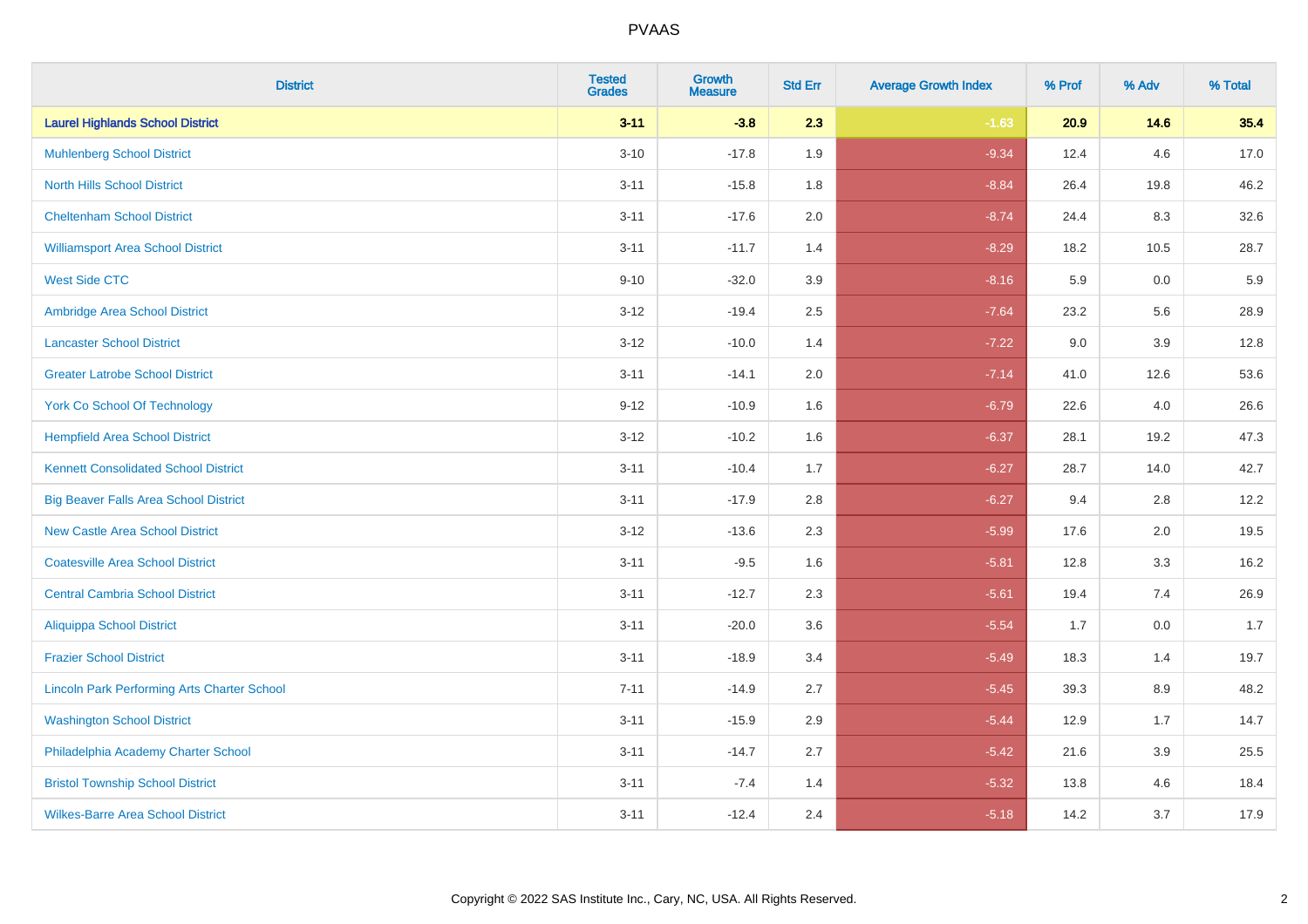| <b>District</b>                                   | <b>Tested</b><br><b>Grades</b> | Growth<br><b>Measure</b> | <b>Std Err</b> | <b>Average Growth Index</b> | % Prof | % Adv   | % Total |
|---------------------------------------------------|--------------------------------|--------------------------|----------------|-----------------------------|--------|---------|---------|
| <b>Laurel Highlands School District</b>           | $3 - 11$                       | $-3.8$                   | 2.3            | $-1.63$                     | 20.9   | 14.6    | 35.4    |
| <b>East Lycoming School District</b>              | $3 - 11$                       | $-10.9$                  | 2.1            | $-5.08$                     | 22.5   | 8.2     | 30.8    |
| Meyersdale Area School District                   | $3 - 11$                       | $-16.1$                  | 3.3            | $-4.94$                     | 20.3   | 5.8     | 26.1    |
| <b>Trinity Area School District</b>               | $3 - 11$                       | $-8.7$                   | 1.8            | $-4.87$                     | 20.9   | 9.8     | 30.8    |
| <b>Executive Education Academy Charter School</b> | $3 - 10$                       | $-14.6$                  | 3.0            | $-4.81$                     | 8.5    | 1.2     | 9.8     |
| <b>Chartiers-Houston School District</b>          | $3 - 10$                       | $-16.5$                  | 3.5            | $-4.79$                     | 26.3   | $6.6\,$ | 32.9    |
| <b>West Mifflin Area School District</b>          | $3 - 12$                       | $-11.9$                  | 2.5            | $-4.77$                     | 15.9   | 4.0     | 19.9    |
| Lehigh Valley Charter High School For The Arts    | $9 - 10$                       | $-11.8$                  | 2.5            | $-4.76$                     | 28.9   | 5.7     | 34.6    |
| <b>Girard School District</b>                     | $3 - 11$                       | $-12.3$                  | 2.6            | $-4.76$                     | 29.7   | 18.9    | 48.6    |
| <b>Neshannock Township School District</b>        | $3 - 10$                       | $-12.5$                  | 2.7            | $-4.73$                     | 29.0   | 13.0    | 42.0    |
| <b>Fannett-Metal School District</b>              | $3 - 11$                       | $-22.3$                  | 4.8            | $-4.65$                     | 16.4   | 6.6     | 23.0    |
| <b>Derry Area School District</b>                 | $3 - 11$                       | $-11.8$                  | 2.6            | $-4.53$                     | 34.8   | 6.1     | 40.9    |
| <b>Northwestern School District</b>               | $3 - 11$                       | $-14.6$                  | 3.2            | $-4.51$                     | 32.5   | 13.7    | 46.2    |
| <b>Dunmore School District</b>                    | $3 - 11$                       | $-12.2$                  | 2.7            | $-4.51$                     | 15.0   | 5.3     | 20.4    |
| <b>Hanover Public School District</b>             | $3 - 11$                       | $-12.4$                  | 2.7            | $-4.50$                     | 22.7   | $6.2\,$ | 28.9    |
| Jim Thorpe Area School District                   | $3 - 11$                       | $-10.9$                  | 2.4            | $-4.48$                     | 19.5   | 6.0     | 25.5    |
| <b>Greenville Area School District</b>            | $3 - 11$                       | $-13.2$                  | 3.0            | $-4.45$                     | 32.1   | 4.6     | 36.7    |
| <b>Chambersburg Area School District</b>          | $3 - 11$                       | $-5.6$                   | 1.3            | $-4.42$                     | 24.2   | 15.2    | 39.4    |
| <b>General Mclane School District</b>             | $3 - 11$                       | $-10.7$                  | 2.4            | $-4.40$                     | 34.0   | 15.6    | 49.6    |
| <b>Big Spring School District</b>                 | $3 - 11$                       | $-9.8$                   | 2.3            | $-4.32$                     | 23.6   | 12.9    | 36.5    |
| <b>Interboro School District</b>                  | $3 - 12$                       | $-8.4$                   | 2.0            | $-4.27$                     | 27.6   | 6.4     | 34.1    |
| <b>Central Dauphin School District</b>            | $3 - 11$                       | $-5.2$                   | 1.2            | $-4.24$                     | 29.3   | 8.7     | 38.0    |
| <b>Chartiers Valley School District</b>           | $3 - 11$                       | $-9.1$                   | 2.1            | $-4.23$                     | 20.7   | 17.4    | 38.0    |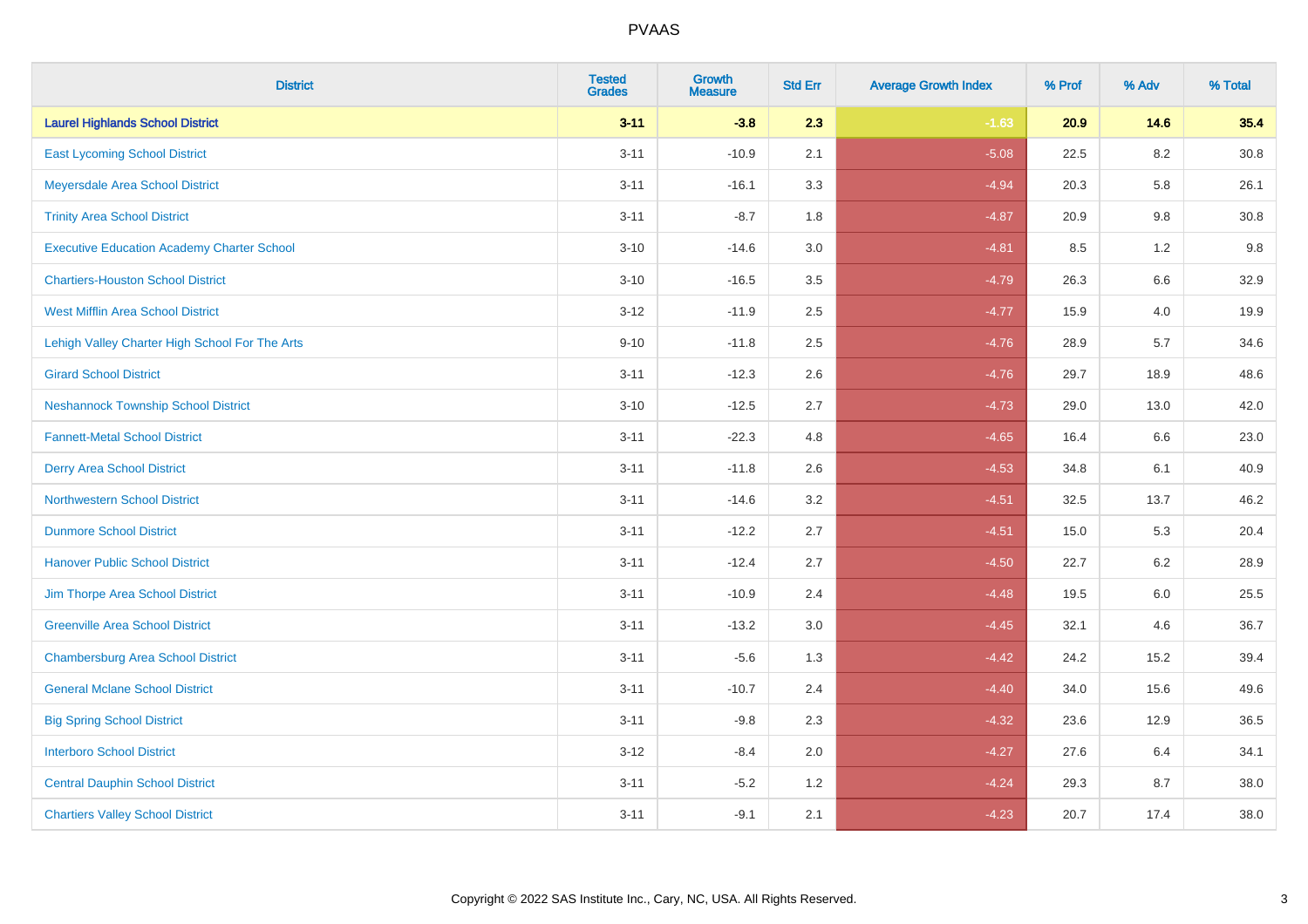| <b>District</b>                               | <b>Tested</b><br><b>Grades</b> | Growth<br><b>Measure</b> | <b>Std Err</b> | <b>Average Growth Index</b> | % Prof | % Adv | % Total |
|-----------------------------------------------|--------------------------------|--------------------------|----------------|-----------------------------|--------|-------|---------|
| <b>Laurel Highlands School District</b>       | $3 - 11$                       | $-3.8$                   | 2.3            | $-1.63$                     | 20.9   | 14.6  | 35.4    |
| <b>Central Fulton School District</b>         | $3 - 11$                       | $-13.3$                  | 3.2            | $-4.20$                     | 18.1   | 9.7   | 27.8    |
| <b>Williamsburg Community School District</b> | $3 - 11$                       | $-16.9$                  | 4.1            | $-4.14$                     | 22.4   | 0.0   | 22.4    |
| <b>Panther Valley School District</b>         | $3 - 12$                       | $-13.3$                  | 3.2            | $-4.10$                     | 31.5   | 4.1   | 35.6    |
| <b>Moniteau School District</b>               | $3 - 11$                       | $-11.8$                  | 2.9            | $-4.07$                     | 22.6   | 5.0   | 27.6    |
| <b>Mid Valley School District</b>             | $3 - 10$                       | $-11.1$                  | 2.7            | $-4.07$                     | 28.3   | 8.1   | 36.4    |
| <b>Mcguffey School District</b>               | $3 - 11$                       | $-12.1$                  | 3.0            | $-4.06$                     | 12.8   | 5.9   | 18.6    |
| <b>Southmoreland School District</b>          | $3 - 11$                       | $-12.5$                  | 3.1            | $-4.04$                     | 33.3   | 15.5  | 48.8    |
| <b>Milton Area School District</b>            | $3 - 11$                       | $-10.1$                  | 2.5            | $-4.04$                     | 23.0   | 11.3  | 34.2    |
| <b>Scranton School District</b>               | $3 - 12$                       | $-10.1$                  | 2.5            | $-4.04$                     | 20.0   | 7.7   | 27.7    |
| <b>Deer Lakes School District</b>             | $3 - 11$                       | $-10.0$                  | 2.5            | $-4.02$                     | 27.7   | 9.9   | 37.6    |
| <b>Ellwood City Area School District</b>      | $3 - 11$                       | $-12.5$                  | 3.1            | $-4.00$                     | 26.7   | 8.7   | 35.4    |
| <b>Plum Borough School District</b>           | $3 - 11$                       | $-9.4$                   | 2.4            | $-3.98$                     | 32.9   | 27.4  | 60.4    |
| <b>Windber Area School District</b>           | $3 - 11$                       | $-11.9$                  | 3.0            | $-3.94$                     | 41.0   | 10.3  | 51.3    |
| <b>Tussey Mountain School District</b>        | $3 - 12$                       | $-13.0$                  | 3.3            | $-3.93$                     | 11.1   | 3.2   | 14.3    |
| <b>Bethlehem Area School District</b>         | $3 - 11$                       | $-4.5$                   | 1.1            | $-3.91$                     | 20.4   | 11.3  | 31.7    |
| <b>Tacony Academy Charter School</b>          | $3 - 11$                       | $-12.9$                  | 3.3            | $-3.90$                     | 8.6    | 1.4   | 10.0    |
| <b>Grove City Area School District</b>        | $3-12$                         | $-8.8$                   | 2.3            | $-3.89$                     | 25.6   | 16.4  | 42.0    |
| <b>Pittston Area School District</b>          | $3 - 11$                       | $-8.2$                   | 2.2            | $-3.75$                     | 26.7   | 14.8  | 41.5    |
| <b>Mohawk Area School District</b>            | $3 - 11$                       | $-10.5$                  | 2.8            | $-3.75$                     | 35.1   | 10.6  | 45.7    |
| Jefferson County-Dubois AVTS                  | $9 - 11$                       | $-11.7$                  | 3.1            | $-3.72$                     | 17.6   | 2.8   | 20.4    |
| <b>Shade-Central City School District</b>     | $3 - 11$                       | $-14.6$                  | 4.0            | $-3.68$                     | 9.6    | 0.0   | 9.6     |
| <b>Old Forge School District</b>              | $3 - 12$                       | $-11.3$                  | 3.1            | $-3.62$                     | 28.6   | 13.2  | 41.8    |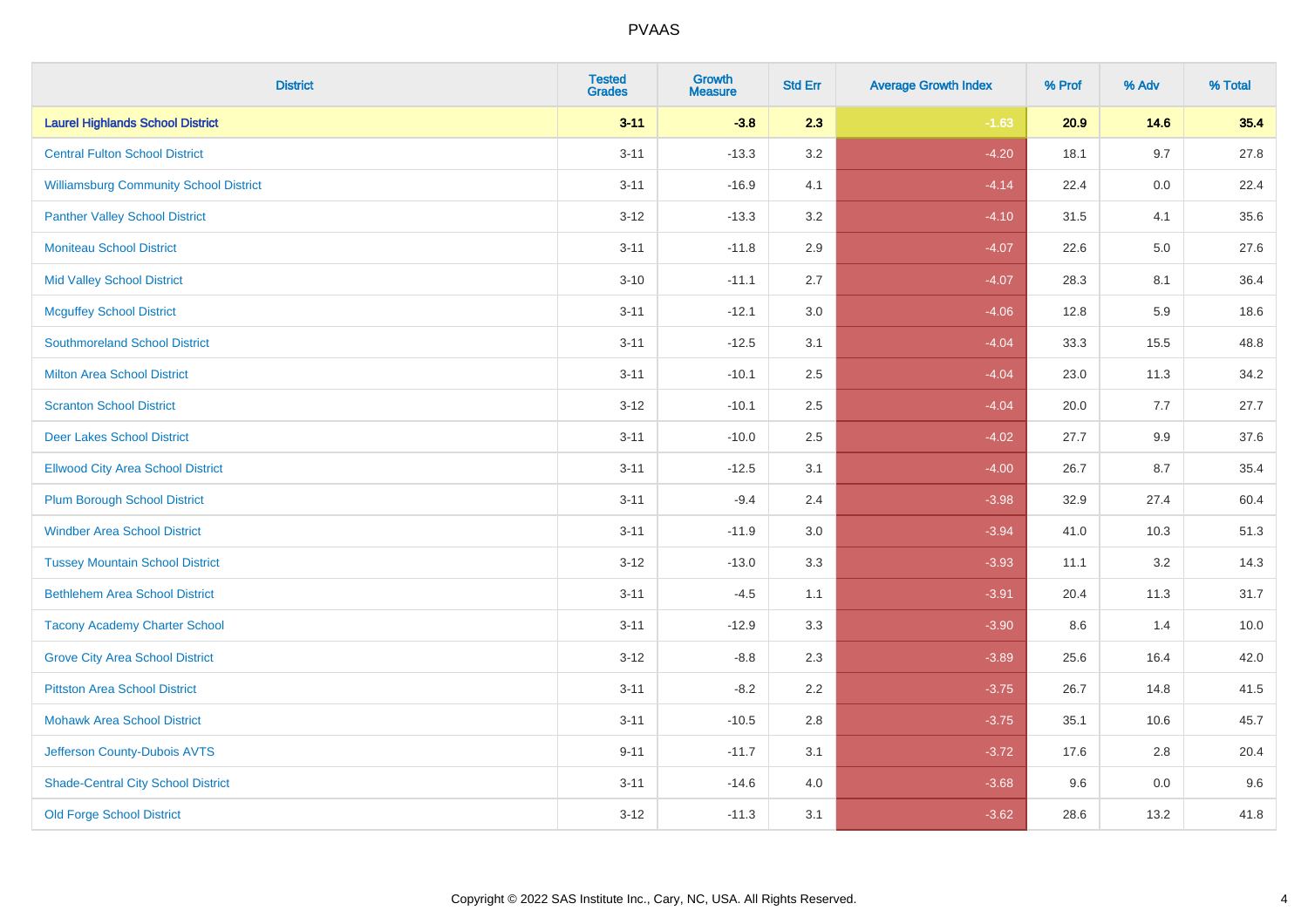| <b>District</b>                              | <b>Tested</b><br><b>Grades</b> | <b>Growth</b><br><b>Measure</b> | <b>Std Err</b> | <b>Average Growth Index</b> | % Prof | % Adv | % Total |
|----------------------------------------------|--------------------------------|---------------------------------|----------------|-----------------------------|--------|-------|---------|
| <b>Laurel Highlands School District</b>      | $3 - 11$                       | $-3.8$                          | 2.3            | $-1.63$                     | 20.9   | 14.6  | 35.4    |
| <b>West York Area School District</b>        | $3 - 12$                       | $-9.8$                          | 2.7            | $-3.57$                     | 21.9   | 10.9  | 32.8    |
| Morrisville Borough School District          | $3 - 11$                       | $-13.1$                         | 3.7            | $-3.52$                     | 4.9    | 1.6   | 6.6     |
| Mechanicsburg Area School District           | $3 - 11$                       | $-5.7$                          | 1.6            | $-3.48$                     | 35.1   | 16.0  | 51.2    |
| <b>South Park School District</b>            | $3 - 11$                       | $-8.8$                          | 2.5            | $-3.46$                     | 28.1   | 17.0  | 45.2    |
| <b>Burgettstown Area School District</b>     | $3 - 11$                       | $-11.2$                         | 3.2            | $-3.46$                     | 16.0   | 2.7   | 18.7    |
| <b>Ligonier Valley School District</b>       | $3 - 11$                       | $-10.8$                         | 3.1            | $-3.43$                     | 34.1   | 5.8   | 39.9    |
| <b>Shikellamy School District</b>            | $3 - 10$                       | $-8.3$                          | 2.4            | $-3.42$                     | 20.8   | 18.5  | 39.2    |
| <b>Mount Carmel Area School District</b>     | $3 - 11$                       | $-7.9$                          | 2.3            | $-3.38$                     | 18.2   | 4.4   | 22.6    |
| <b>East Stroudsburg Area School District</b> | $3 - 11$                       | $-4.9$                          | 1.4            | $-3.38$                     | 22.7   | 12.5  | 35.2    |
| Lackawanna Trail School District             | $3 - 10$                       | $-11.0$                         | 3.3            | $-3.35$                     | 13.1   | 18.0  | 31.2    |
| <b>Riverview School District</b>             | $3 - 11$                       | $-13.0$                         | 4.0            | $-3.29$                     | 43.1   | 7.8   | 51.0    |
| <b>Canon-Mcmillan School District</b>        | $3 - 11$                       | $-5.0$                          | 1.5            | $-3.25$                     | 30.8   | 28.5  | 59.3    |
| <b>Somerset Area School District</b>         | $3 - 11$                       | $-7.6$                          | 2.4            | $-3.17$                     | 21.0   | 14.5  | 35.5    |
| <b>Parkland School District</b>              | $3 - 11$                       | $-3.7$                          | 1.2            | $-3.17$                     | 31.4   | 30.6  | 62.0    |
| <b>Montoursville Area School District</b>    | $3 - 12$                       | $-8.4$                          | 2.6            | $-3.17$                     | 38.8   | 18.2  | 57.0    |
| <b>Keystone Oaks School District</b>         | $3 - 11$                       | $-7.2$                          | 2.3            | $-3.14$                     | 30.0   | 11.1  | 41.0    |
| <b>Wissahickon School District</b>           | $3 - 10$                       | $-5.3$                          | 1.7            | $-3.14$                     | 27.5   | 29.0  | 56.6    |
| <b>Hanover Area School District</b>          | $3 - 11$                       | $-14.7$                         | 4.7            | $-3.13$                     | 12.1   | 3.0   | 15.2    |
| <b>Erie City School District</b>             | $3 - 12$                       | $-4.5$                          | 1.4            | $-3.09$                     | 13.4   | 6.7   | 20.1    |
| Jefferson-Morgan School District             | $3 - 10$                       | $-12.0$                         | 3.9            | $-3.09$                     | 28.6   | 6.1   | 34.7    |
| <b>California Area School District</b>       | $3 - 10$                       | $-13.7$                         | 4.5            | $-3.06$                     | 41.7   | 16.7  | 58.3    |
| <b>Greensburg Salem School District</b>      | $3 - 11$                       | $-6.9$                          | 2.2            | $-3.06$                     | 30.3   | 13.3  | 43.6    |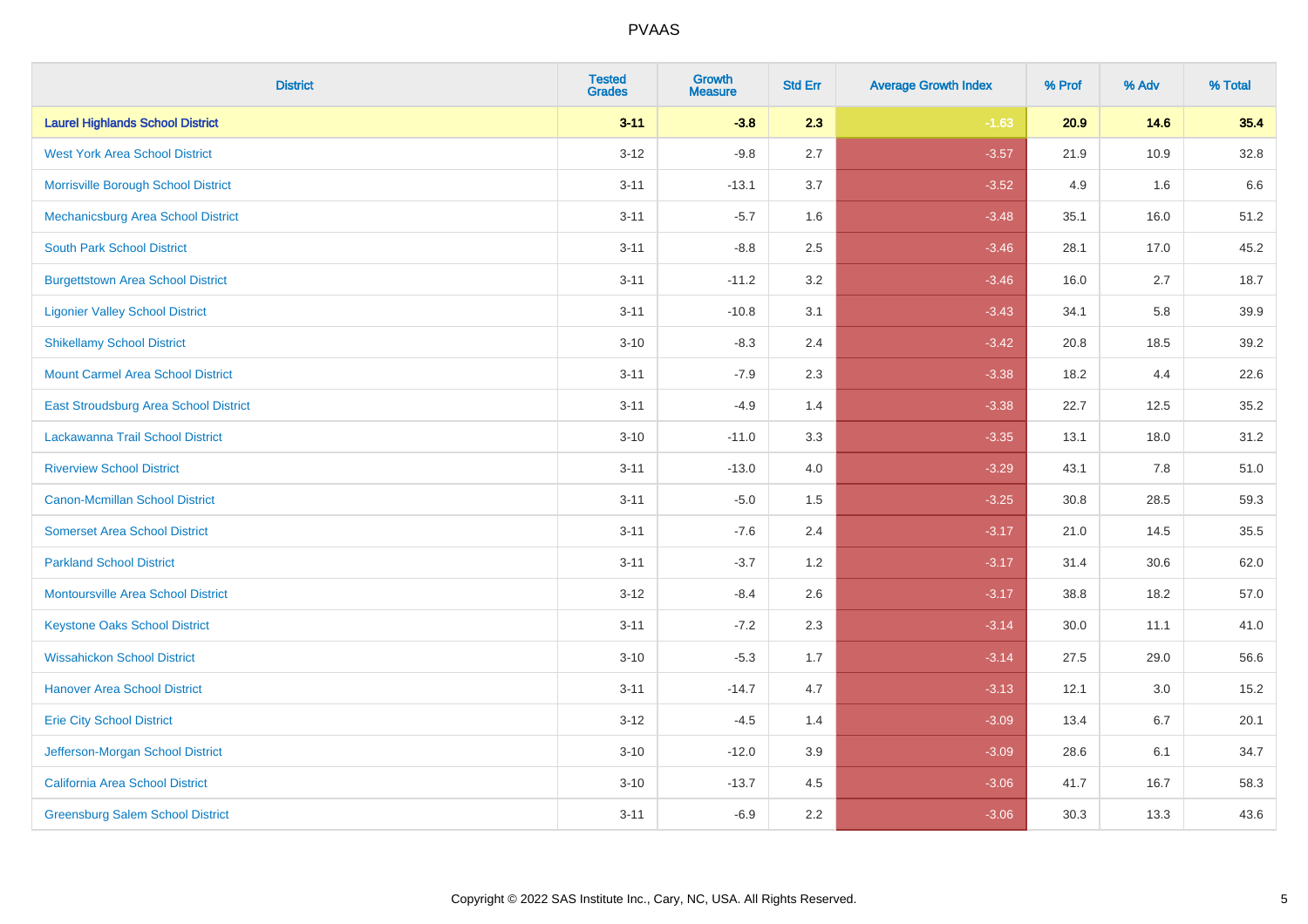| <b>District</b>                                | <b>Tested</b><br><b>Grades</b> | <b>Growth</b><br><b>Measure</b> | <b>Std Err</b> | <b>Average Growth Index</b> | % Prof | % Adv   | % Total |
|------------------------------------------------|--------------------------------|---------------------------------|----------------|-----------------------------|--------|---------|---------|
| <b>Laurel Highlands School District</b>        | $3 - 11$                       | $-3.8$                          | 2.3            | $-1.63$                     | 20.9   | 14.6    | 35.4    |
| Imhotep Institute Charter High School          | $9 - 11$                       | $-17.6$                         | 5.8            | $-3.03$                     | 15.4   | 0.0     | 15.4    |
| Boys Latin Of Philadelphia Charter School      | $6 - 12$                       | $-8.0$                          | 2.7            | $-3.02$                     | 1.4    | 0.0     | 1.4     |
| <b>Gettysburg Area School District</b>         | $3 - 11$                       | $-6.0$                          | 2.0            | $-3.02$                     | 28.8   | 19.6    | 48.5    |
| <b>Corry Area School District</b>              | $3 - 11$                       | $-6.8$                          | 2.3            | $-3.01$                     | 24.0   | 8.8     | 32.8    |
| <b>Carlisle Area School District</b>           | $3 - 11$                       | $-5.2$                          | 1.7            | $-2.99$                     | 28.0   | 19.3    | 47.3    |
| <b>Montour School District</b>                 | $3 - 11$                       | $-6.1$                          | 2.1            | $-2.95$                     | 31.8   | 23.6    | 55.3    |
| <b>Baldwin-Whitehall School District</b>       | $3 - 11$                       | $-5.5$                          | 1.9            | $-2.93$                     | 32.0   | 14.7    | 46.7    |
| <b>Carbon Career &amp; Technical Institute</b> | $9 - 11$                       | $-9.3$                          | 3.2            | $-2.92$                     | 19.6   | 2.2     | 21.7    |
| Mifflinburg Area School District               | $3 - 11$                       | $-6.0$                          | 2.1            | $-2.87$                     | 32.7   | 13.3    | 46.0    |
| <b>Berwick Area School District</b>            | $3 - 11$                       | $-6.9$                          | 2.4            | $-2.84$                     | 22.3   | 11.5    | 33.8    |
| Southern Columbia Area School District         | $3 - 11$                       | $-8.5$                          | 3.0            | $-2.83$                     | 30.5   | 12.8    | 43.3    |
| <b>Innovative Arts Academy Charter School</b>  | $6 - 11$                       | $-7.2$                          | 2.5            | $-2.83$                     | 2.0    | 0.0     | $2.0\,$ |
| <b>Quakertown Community School District</b>    | $3 - 12$                       | $-4.3$                          | $1.5$          | $-2.79$                     | 33.8   | 20.1    | 53.8    |
| <b>Sharon City School District</b>             | $3 - 11$                       | $-6.5$                          | 2.3            | $-2.79$                     | 13.1   | $5.0\,$ | 18.1    |
| <b>Pottsgrove School District</b>              | $3 - 11$                       | $-5.5$                          | 2.0            | $-2.78$                     | 28.6   | 10.3    | 38.8    |
| <b>Clarion-Limestone Area School District</b>  | $3 - 12$                       | $-10.0$                         | 3.6            | $-2.76$                     | 28.3   | 20.0    | 48.3    |
| Selinsgrove Area School District               | $3 - 12$                       | $-5.7$                          | 2.1            | $-2.74$                     | 25.4   | 13.9    | 39.2    |
| Karns City Area School District                | $3 - 11$                       | $-7.2$                          | 2.6            | $-2.71$                     | 26.4   | 20.8    | 47.2    |
| <b>Eastern York School District</b>            | $3 - 11$                       | $-6.2$                          | 2.3            | $-2.70$                     | 27.8   | 18.5    | 46.4    |
| La Academia Partnership Charter School         | $6 - 11$                       | $-15.5$                         | 5.7            | $-2.70$                     | 2.3    | 0.0     | 2.3     |
| <b>Governor Mifflin School District</b>        | $3 - 11$                       | $-4.4$                          | 1.6            | $-2.69$                     | 30.3   | 7.7     | 38.0    |
| <b>Avonworth School District</b>               | $3 - 10$                       | $-6.2$                          | 2.3            | $-2.68$                     | 35.9   | 14.1    | 50.0    |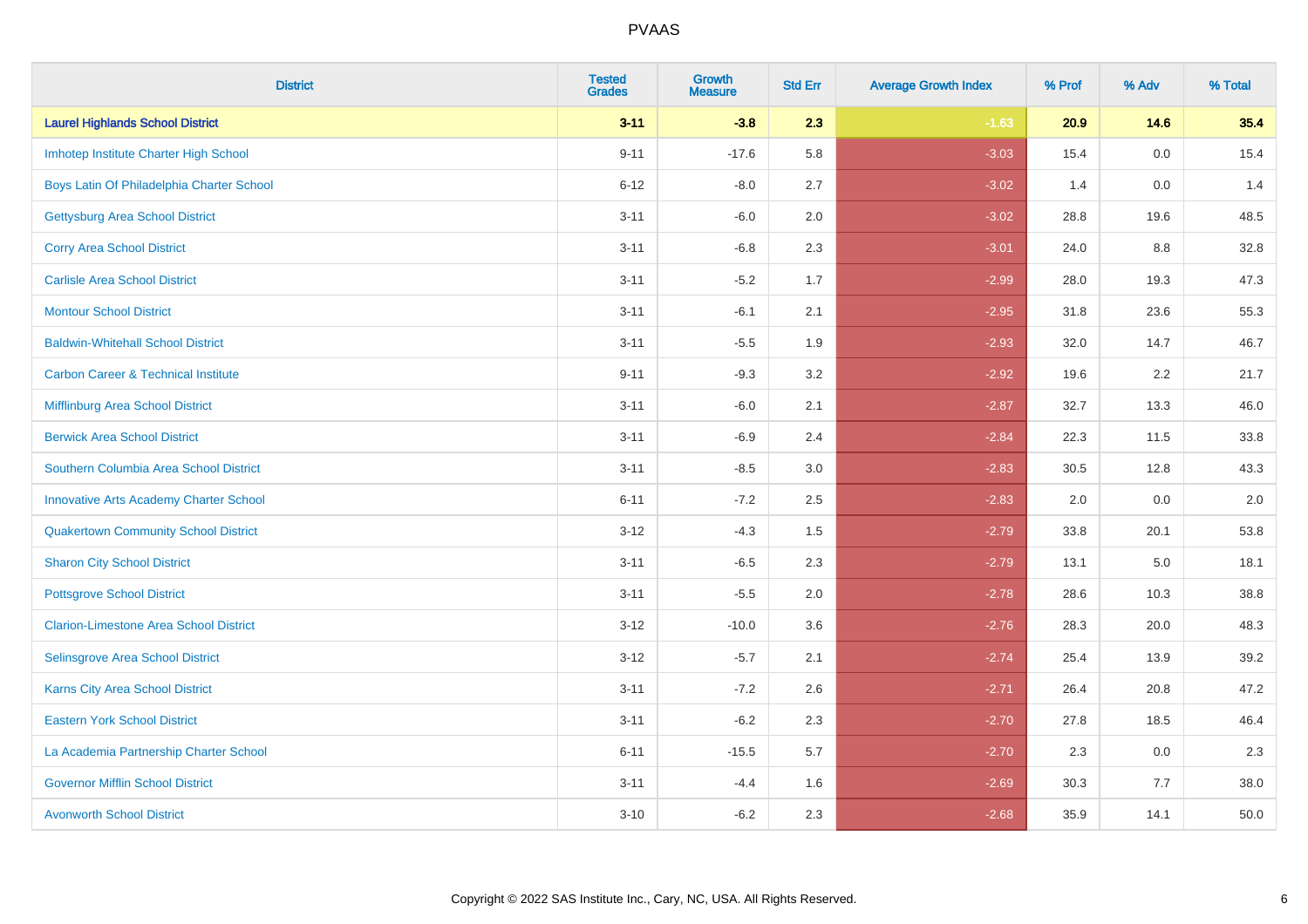| <b>District</b>                               | <b>Tested</b><br><b>Grades</b> | Growth<br><b>Measure</b> | <b>Std Err</b> | <b>Average Growth Index</b> | % Prof | % Adv   | % Total |
|-----------------------------------------------|--------------------------------|--------------------------|----------------|-----------------------------|--------|---------|---------|
| <b>Laurel Highlands School District</b>       | $3 - 11$                       | $-3.8$                   | 2.3            | $-1.63$                     | 20.9   | 14.6    | 35.4    |
| <b>Lawrence County CTC</b>                    | $10 - 11$                      | $-9.8$                   | 3.7            | $-2.68$                     | 7.3    | $0.0\,$ | 7.3     |
| <b>Blairsville-Saltsburg School District</b>  | $3 - 11$                       | $-7.5$                   | 2.8            | $-2.67$                     | 20.1   | 8.2     | 28.3    |
| <b>Connellsville Area School District</b>     | $3 - 11$                       | $-5.3$                   | 2.0            | $-2.67$                     | 24.2   | $5.0\,$ | 29.1    |
| <b>Turkeyfoot Valley Area School District</b> | $3 - 12$                       | $-15.4$                  | 5.8            | $-2.66$                     | 3.8    | 3.8     | 7.6     |
| <b>Richland School District</b>               | $3 - 11$                       | $-6.9$                   | 2.6            | $-2.63$                     | 40.1   | 20.9    | 61.0    |
| <b>Bethel Park School District</b>            | $3 - 11$                       | $-4.4$                   | 1.7            | $-2.62$                     | 40.1   | 27.3    | 67.4    |
| <b>Union City Area School District</b>        | $3 - 12$                       | $-8.7$                   | 3.3            | $-2.59$                     | 29.7   | 10.9    | 40.6    |
| <b>Greater Nanticoke Area School District</b> | $3-12$                         | $-6.8$                   | 2.6            | $-2.58$                     | 15.2   | 8.9     | 24.1    |
| Catasauqua Area School District               | $3 - 12$                       | $-7.3$                   | 2.8            | $-2.58$                     | 27.1   | 11.2    | 38.3    |
| <b>Antietam School District</b>               | $3 - 10$                       | $-9.5$                   | 3.7            | $-2.57$                     | 20.9   | 1.5     | 22.4    |
| <b>Columbia-Montour AVTS</b>                  | $9 - 10$                       | $-7.1$                   | 2.8            | $-2.52$                     | 19.5   | 3.2     | 22.7    |
| Perseus House Charter School Of Excellence    | $6 - 11$                       | $-6.4$                   | 2.6            | $-2.50$                     | 0.9    | 0.0     | 0.9     |
| Pocono Mountain School District               | $3-12$                         | $-4.3$                   | 1.8            | $-2.43$                     | 35.5   | 17.1    | 52.6    |
| <b>Forbes Road School District</b>            | $3 - 11$                       | $-11.5$                  | 4.7            | $-2.43$                     | 23.1   | 10.3    | 33.3    |
| <b>Redbank Valley School District</b>         | $3 - 11$                       | $-7.5$                   | 3.1            | $-2.41$                     | 12.4   | 10.6    | 23.1    |
| <b>Wyoming Valley West School District</b>    | $3 - 11$                       | $-5.5$                   | 2.3            | $-2.38$                     | 22.2   | 9.2     | 31.4    |
| Mount Pleasant Area School District           | $3 - 11$                       | $-5.4$                   | 2.3            | $-2.37$                     | 33.3   | 8.7     | 42.0    |
| <b>Pottsville Area School District</b>        | $3 - 12$                       | $-4.9$                   | 2.1            | $-2.36$                     | 21.8   | 7.9     | 29.6    |
| Octorara Area School District                 | $3 - 11$                       | $-7.5$                   | 3.2            | $-2.35$                     | 26.1   | 17.0    | 43.2    |
| <b>City CHS</b>                               | $10 - 11$                      | $-5.6$                   | 2.4            | $-2.34$                     | 15.9   | 1.5     | 17.4    |
| <b>Jamestown Area School District</b>         | $3 - 11$                       | $-9.5$                   | 4.1            | $-2.33$                     | 41.5   | 4.9     | 46.3    |
| <b>Riverside School District</b>              | $3 - 11$                       | $-6.2$                   | 2.7            | $-2.33$                     | 20.8   | 17.0    | 37.7    |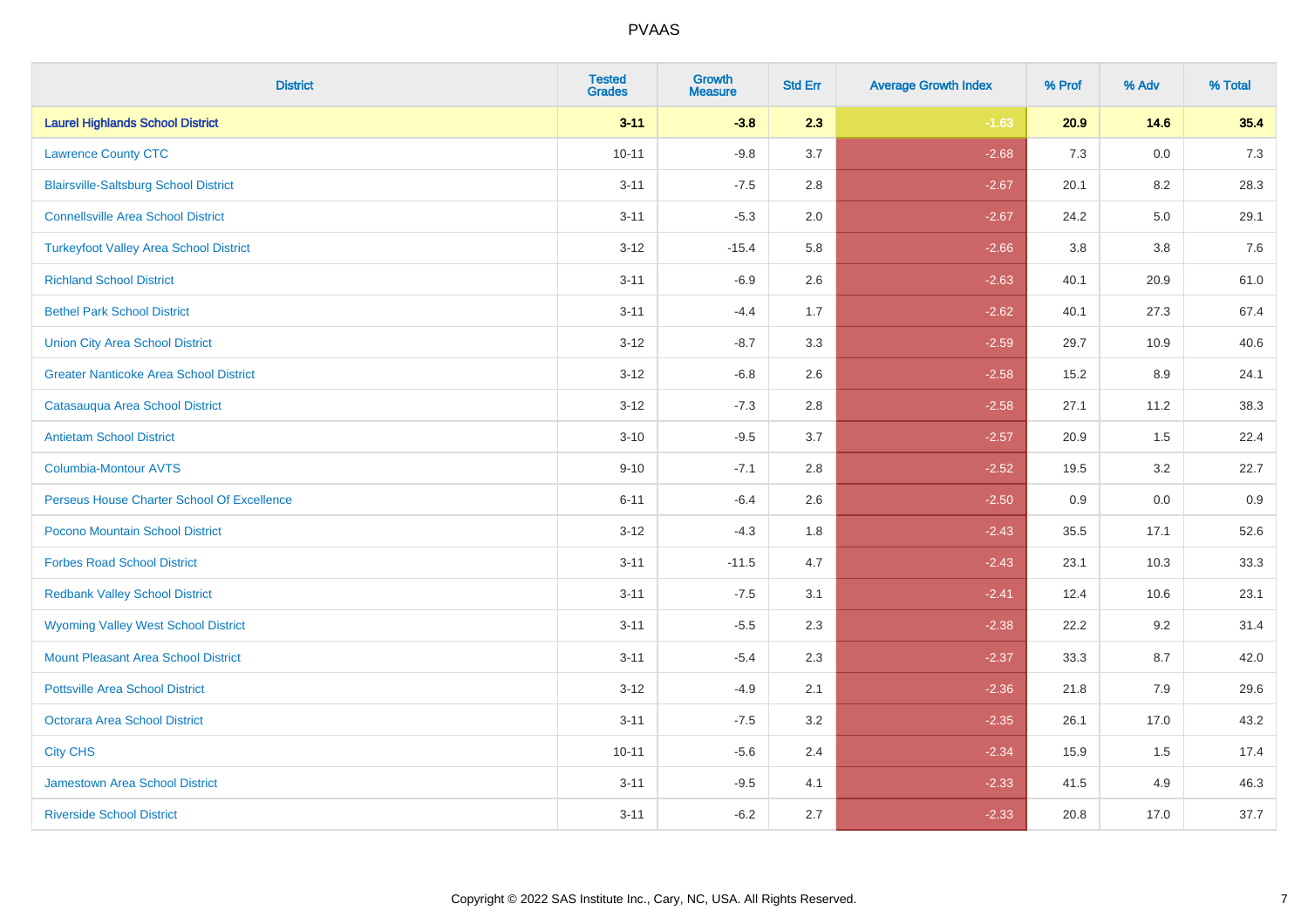| <b>District</b>                                                       | <b>Tested</b><br><b>Grades</b> | <b>Growth</b><br><b>Measure</b> | <b>Std Err</b> | <b>Average Growth Index</b> | % Prof | % Adv   | % Total |
|-----------------------------------------------------------------------|--------------------------------|---------------------------------|----------------|-----------------------------|--------|---------|---------|
| <b>Laurel Highlands School District</b>                               | $3 - 11$                       | $-3.8$                          | 2.3            | $-1.63$                     | 20.9   | 14.6    | 35.4    |
| <b>Commodore Perry School District</b>                                | $3 - 11$                       | $-10.4$                         | 4.5            | $-2.30$                     | 29.4   | 5.9     | 35.3    |
| <b>Carmichaels Area School District</b>                               | $3 - 10$                       | $-7.0$                          | 3.1            | $-2.30$                     | 17.8   | 9.6     | 27.4    |
| <b>Susquenita School District</b>                                     | $3 - 11$                       | $-5.9$                          | 2.6            | $-2.28$                     | 30.6   | 13.9    | 44.4    |
| <b>Achievement House Charter School</b>                               | $7 - 11$                       | $-8.2$                          | 3.6            | $-2.28$                     | 16.7   | 2.8     | 19.4    |
| <b>Owen J Roberts School District</b>                                 | $3 - 11$                       | $-3.5$                          | 1.5            | $-2.27$                     | 36.8   | 24.4    | 61.2    |
| <b>Yough School District</b>                                          | $3 - 10$                       | $-6.2$                          | 2.7            | $-2.27$                     | 28.9   | $8.8\,$ | 37.7    |
| <b>Elizabeth Forward School District</b>                              | $3 - 11$                       | $-5.5$                          | 2.5            | $-2.25$                     | 32.2   | 12.8    | 45.0    |
| <b>Wyoming Area School District</b>                                   | $3 - 10$                       | $-5.5$                          | 2.5            | $-2.21$                     | 32.0   | 9.6     | 41.6    |
| <b>Western Beaver County School District</b>                          | $3 - 11$                       | $-9.3$                          | 4.2            | $-2.20$                     | 45.1   | 3.9     | 49.0    |
| North Schuylkill School District                                      | $3 - 11$                       | $-4.7$                          | 2.2            | $-2.16$                     | 20.2   | 11.7    | 31.9    |
| <b>Elk Lake School District</b>                                       | $3 - 11$                       | $-6.1$                          | 2.9            | $-2.12$                     | 26.3   | 11.6    | 37.9    |
| <b>West Middlesex Area School District</b>                            | $3 - 10$                       | $-7.4$                          | $3.5\,$        | $-2.11$                     | 32.0   | 9.6     | 41.6    |
| <b>Cambria Heights School District</b>                                | $3 - 10$                       | $-6.2$                          | 2.9            | $-2.11$                     | 25.0   | 13.0    | 38.0    |
| <b>East Allegheny School District</b>                                 | $3 - 11$                       | $-6.4$                          | 3.0            | $-2.11$                     | 21.0   | 7.4     | 28.4    |
| <b>Mastery Charter School - Gratz Campus</b>                          | $7 - 10$                       | $-9.5$                          | 4.6            | $-2.09$                     | 0.0    | 3.4     | 3.4     |
| <b>Wellsboro Area School District</b>                                 | $3 - 11$                       | $-6.3$                          | 3.0            | $-2.08$                     | 24.4   | 13.4    | 37.8    |
| <b>West Greene School District</b>                                    | $3 - 11$                       | $-8.1$                          | 3.9            | $-2.08$                     | 31.0   | 11.9    | 42.9    |
| <b>Boyertown Area School District</b>                                 | $3 - 11$                       | $-2.9$                          | 1.4            | $-2.06$                     | 30.8   | 22.6    | 53.4    |
| <b>Freedom Area School District</b>                                   | $3 - 11$                       | $-6.3$                          | 3.1            | $-2.04$                     | 22.9   | 8.4     | 31.3    |
| <b>Riverside Beaver County School District</b>                        | $3 - 11$                       | $-5.5$                          | 2.7            | $-2.03$                     | 35.8   | 23.2    | 59.0    |
| Preparatory Charter School Of Mathematics, Science, Tech, And Careers | $9 - 10$                       | $-5.1$                          | 2.5            | $-2.03$                     | 6.3    | 1.4     | 7.7     |
| <b>Bristol Borough School District</b>                                | $3 - 12$                       | $-5.9$                          | 2.9            | $-2.00$                     | 27.8   | 3.3     | 31.1    |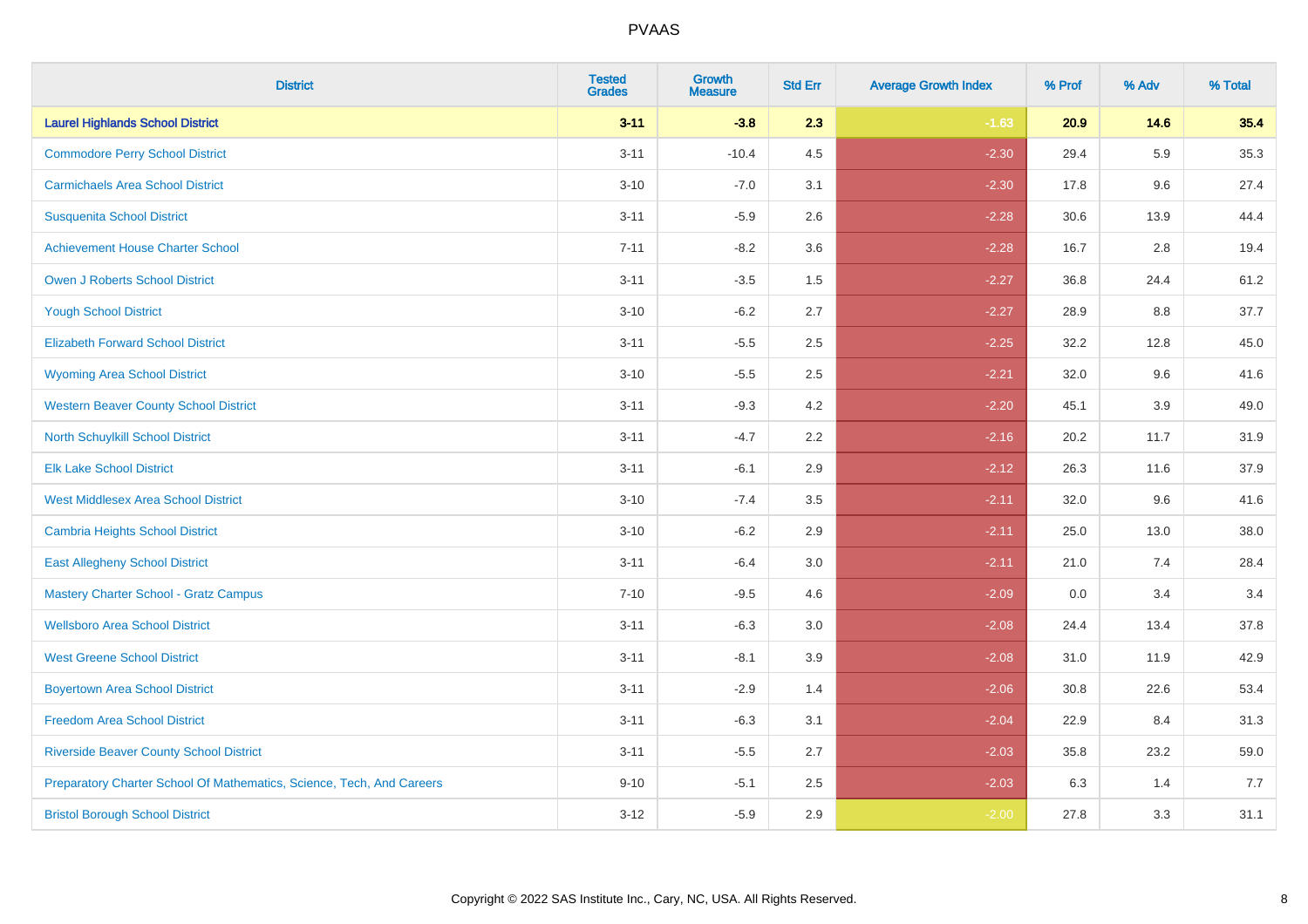| <b>District</b>                                        | <b>Tested</b><br><b>Grades</b> | Growth<br><b>Measure</b> | <b>Std Err</b> | <b>Average Growth Index</b> | % Prof | % Adv | % Total |
|--------------------------------------------------------|--------------------------------|--------------------------|----------------|-----------------------------|--------|-------|---------|
| <b>Laurel Highlands School District</b>                | $3 - 11$                       | $-3.8$                   | 2.3            | $-1.63$                     | 20.9   | 14.6  | 35.4    |
| Lincoln Leadership Academy Charter School              | $3 - 12$                       | $-7.4$                   | 3.7            | $-1.99$                     | 6.4    | 2.1   | 8.5     |
| <b>Sto-Rox School District</b>                         | $3 - 10$                       | $-7.0$                   | 3.5            | $-1.99$                     | 3.2    | 0.0   | 3.2     |
| <b>Kiski Area School District</b>                      | $3 - 11$                       | $-4.0$                   | 2.0            | $-1.99$                     | 23.1   | 18.2  | 41.3    |
| <b>Titusville Area School District</b>                 | $3 - 11$                       | $-5.0$                   | 2.5            | $-1.98$                     | 26.5   | 6.8   | 33.3    |
| Lehigh Valley Academy Regional Charter School          | $3 - 11$                       | $-5.9$                   | 3.0            | $-1.98$                     | 20.0   | 7.7   | 27.7    |
| <b>North East School District</b>                      | $3 - 11$                       | $-5.3$                   | 2.7            | $-1.97$                     | 31.7   | 24.8  | 56.4    |
| Schuylkill Haven Area School District                  | $3 - 11$                       | $-5.3$                   | 2.7            | $-1.96$                     | 22.2   | 11.6  | 33.8    |
| <b>Southern Lehigh School District</b>                 | $3 - 11$                       | $-4.1$                   | 2.1            | $-1.94$                     | 39.3   | 28.0  | 67.2    |
| Millersburg Area School District                       | $3 - 11$                       | $-6.6$                   | 3.4            | $-1.92$                     | 24.1   | 10.3  | 34.5    |
| <b>Jenkintown School District</b>                      | $3 - 11$                       | $-7.9$                   | 4.1            | $-1.92$                     | 34.1   | 27.3  | 61.4    |
| <b>Chester Charter Scholars Academy Charter School</b> | $3 - 12$                       | $-6.2$                   | 3.3            | $-1.88$                     | 2.2    | 0.0   | 2.2     |
| Penn Cambria School District                           | $3 - 11$                       | $-4.5$                   | 2.4            | $-1.86$                     | 27.3   | 15.8  | 43.2    |
| <b>Montgomery Area School District</b>                 | $3 - 11$                       | $-5.8$                   | 3.2            | $-1.83$                     | 25.0   | 11.5  | 36.5    |
| <b>West Chester Area School District</b>               | $3 - 11$                       | $-2.1$                   | 1.2            | $-1.83$                     | 36.4   | 23.2  | 59.6    |
| <b>Westinghouse Arts Academy Charter School</b>        | $9 - 10$                       | $-6.0$                   | 3.3            | $-1.81$                     | 20.2   | 8.9   | 29.1    |
| <b>Pleasant Valley School District</b>                 | $3 - 11$                       | $-3.3$                   | 1.8            | $-1.80$                     | 28.5   | 10.4  | 39.0    |
| New Kensington-Arnold School District                  | $3 - 11$                       | $-5.8$                   | 3.2            | $-1.80$                     | 10.8   | 1.2   | 12.0    |
| Renaissance Academy Charter School                     | $3 - 11$                       | $-5.6$                   | 3.1            | $-1.79$                     | 28.4   | 18.5  | 46.9    |
| <b>Oxford Area School District</b>                     | $3 - 11$                       | $-3.1$                   | 1.8            | $-1.77$                     | 27.5   | 14.5  | 42.0    |
| Southern Huntingdon County School District             | $3 - 11$                       | $-5.9$                   | 3.4            | $-1.76$                     | 32.8   | 4.9   | 37.7    |
| <b>Union Area School District</b>                      | $3 - 11$                       | $-6.5$                   | 3.8            | $-1.70$                     | 30.6   | 12.2  | 42.9    |
| <b>Twin Valley School District</b>                     | $3 - 12$                       | $-3.2$                   | 1.9            | $-1.68$                     | 38.8   | 19.8  | 58.6    |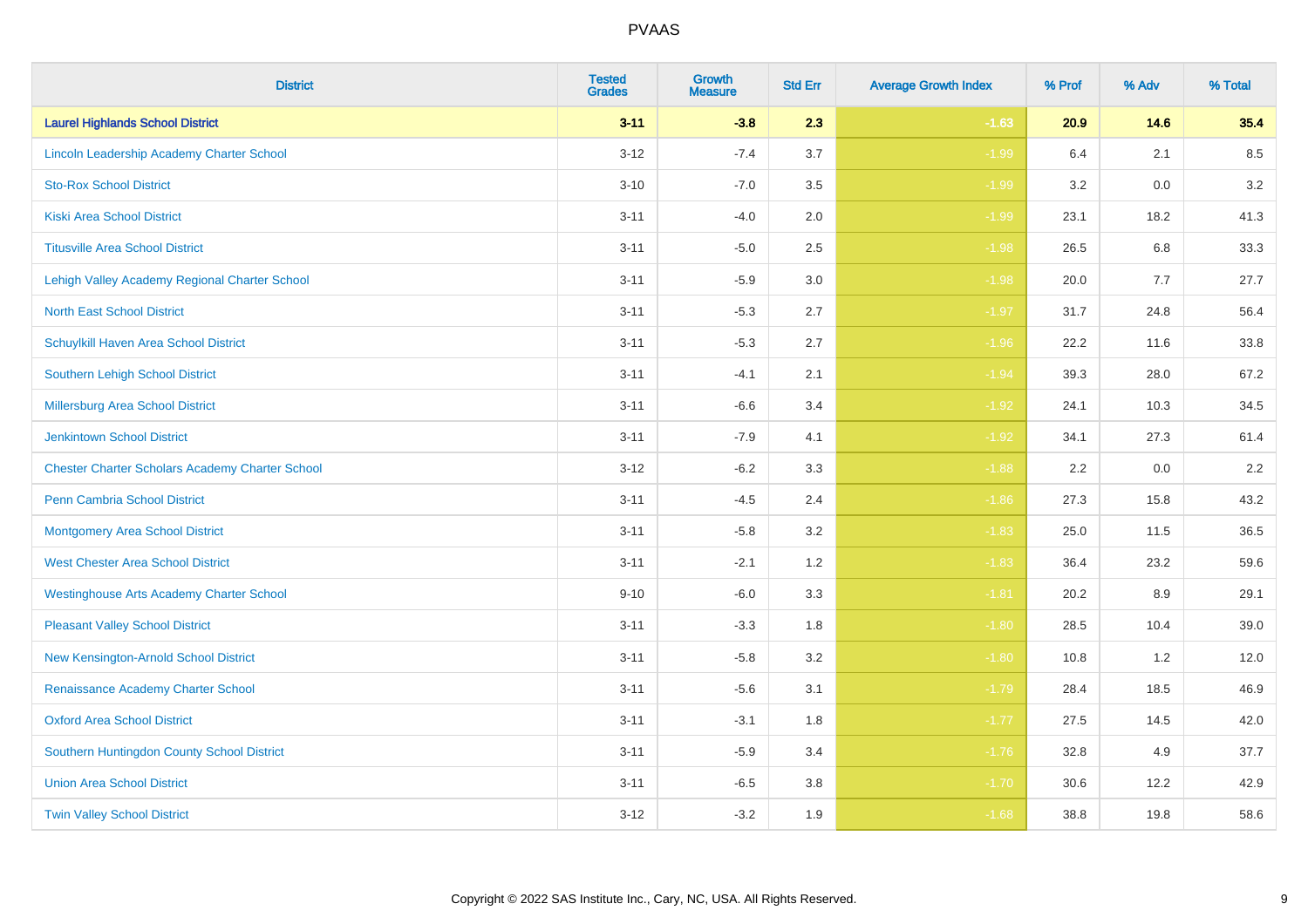| <b>District</b>                                   | <b>Tested</b><br><b>Grades</b> | <b>Growth</b><br><b>Measure</b> | <b>Std Err</b> | <b>Average Growth Index</b> | % Prof | % Adv  | % Total |
|---------------------------------------------------|--------------------------------|---------------------------------|----------------|-----------------------------|--------|--------|---------|
| <b>Laurel Highlands School District</b>           | $3 - 11$                       | $-3.8$                          | 2.3            | $-1.63$                     | 20.9   | 14.6   | 35.4    |
| <b>Dauphin County Technical School</b>            | $9 - 11$                       | $-3.9$                          | 2.3            | $-1.67$                     | 18.3   | 11.1   | 29.3    |
| <b>Environmental Charter School At Frick Park</b> | $3-9$                          | $-6.2$                          | 3.7            | $-1.67$                     | 25.9   | 3.4    | 29.3    |
| <b>Woodland Hills School District</b>             | $3 - 12$                       | $-4.2$                          | 2.5            | $-1.66$                     | 10.1   | 1.4    | 11.5    |
| Hatboro-Horsham School District                   | $3 - 11$                       | $-2.7$                          | 1.6            | $-1.65$                     | 27.9   | 17.9   | 45.8    |
| <b>Steelton-Highspire School District</b>         | $3 - 11$                       | $-5.3$                          | 3.2            | $-1.65$                     | 13.9   | 0.0    | 13.9    |
| <b>Hollidaysburg Area School District</b>         | $3 - 11$                       | $-2.7$                          | 1.6            | $-1.64$                     | 32.6   | 15.2   | 47.8    |
| <b>Laurel Highlands School District</b>           | $3 - 11$                       | $-3.8$                          | 2.3            | $-1.63$                     | 20.9   | $14.6$ | 35.4    |
| Insight PA Cyber Charter School                   | $3 - 11$                       | $-9.4$                          | 5.8            | $-1.62$                     | 25.6   | 4.6    | 30.2    |
| <b>Slippery Rock Area School District</b>         | $3 - 11$                       | $-3.8$                          | 2.5            | $-1.56$                     | 30.8   | 21.9   | 52.7    |
| <b>Charleroi School District</b>                  | $3 - 11$                       | $-4.3$                          | 2.7            | $-1.55$                     | 22.2   | 15.9   | 38.1    |
| <b>Shanksville-Stonycreek School District</b>     | $3 - 10$                       | $-8.6$                          | 5.5            | $-1.55$                     | 17.6   | 23.5   | 41.2    |
| <b>Conemaugh Valley School District</b>           | $3 - 12$                       | $-6.3$                          | 4.1            | $-1.54$                     | 23.7   | 5.1    | 28.8    |
| <b>Nazareth Area School District</b>              | $3 - 11$                       | $-2.5$                          | 1.7            | $-1.53$                     | 29.2   | 24.6   | 53.8    |
| <b>Ridgway Area School District</b>               | $3 - 11$                       | $-6.1$                          | 4.0            | $-1.53$                     | 42.2   | 15.6   | 57.8    |
| <b>Universal Audenried Charter School</b>         | $9 - 11$                       | $-3.8$                          | 2.5            | $-1.53$                     | 3.0    | 0.5    | 3.5     |
| <b>Towanda Area School District</b>               | $3 - 11$                       | $-4.0$                          | 2.6            | $-1.52$                     | 24.8   | 9.9    | 34.8    |
| <b>Crestwood School District</b>                  | $3 - 11$                       | $-3.4$                          | 2.2            | $-1.52$                     | 33.1   | 21.7   | 54.9    |
| <b>Troy Area School District</b>                  | $3 - 10$                       | $-4.7$                          | 3.2            | $-1.46$                     | 22.8   | 16.5   | 39.2    |
| Salisbury-Elk Lick School District                | $3 - 11$                       | $-8.4$                          | 5.8            | $-1.45$                     | 33.3   | 5.6    | 38.9    |
| <b>Greater Johnstown School District</b>          | $3 - 11$                       | $-3.5$                          | 2.4            | $-1.45$                     | 10.3   | 1.3    | 11.5    |
| <b>Rochester Area School District</b>             | $3 - 11$                       | $-5.7$                          | 3.9            | $-1.45$                     | 14.9   | 2.1    | 17.0    |
| <b>Middletown Area School District</b>            | $3 - 11$                       | $-3.4$                          | 2.4            | $-1.44$                     | 34.3   | 15.2   | 49.4    |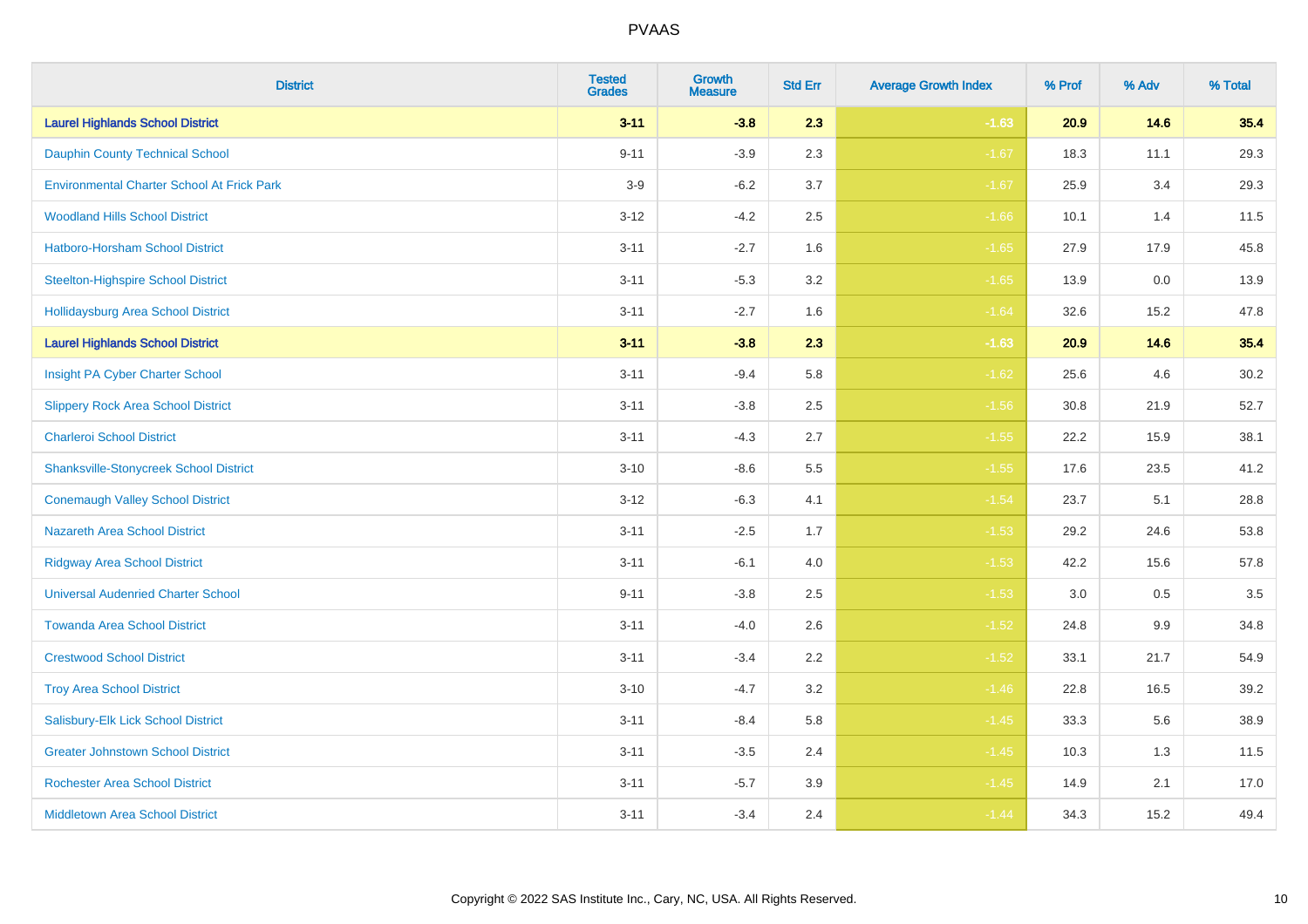| <b>District</b>                                 | <b>Tested</b><br><b>Grades</b> | <b>Growth</b><br><b>Measure</b> | <b>Std Err</b> | <b>Average Growth Index</b> | % Prof | % Adv   | % Total |
|-------------------------------------------------|--------------------------------|---------------------------------|----------------|-----------------------------|--------|---------|---------|
| <b>Laurel Highlands School District</b>         | $3 - 11$                       | $-3.8$                          | 2.3            | $-1.63$                     | 20.9   | 14.6    | 35.4    |
| <b>Weatherly Area School District</b>           | $3 - 11$                       | $-5.8$                          | 4.0            | $-1.44$                     | 32.1   | $8.9\,$ | 41.1    |
| <b>Franklin Area School District</b>            | $3 - 11$                       | $-3.7$                          | 2.6            | $-1.43$                     | 30.5   | 5.9     | 36.4    |
| <b>Chester-Upland School District</b>           | $3 - 11$                       | $-3.6$                          | 2.6            | $-1.38$                     | 1.6    | $0.0\,$ | 1.6     |
| <b>Dubois Area School District</b>              | $3 - 11$                       | $-2.8$                          | 2.0            | $-1.37$                     | 35.5   | 19.0    | 54.6    |
| <b>Northeast Bradford School District</b>       | $3 - 10$                       | $-5.0$                          | 3.7            | $-1.35$                     | 30.6   | 4.8     | 35.5    |
| <b>Rose Tree Media School District</b>          | $3 - 10$                       | $-2.8$                          | 2.1            | $-1.33$                     | 35.2   | 29.6    | 64.8    |
| <b>Southern Fulton School District</b>          | $3 - 11$                       | $-5.1$                          | 4.0            | $-1.29$                     | 21.7   | 13.0    | 34.8    |
| <b>Shenandoah Valley School District</b>        | $3 - 11$                       | $-4.5$                          | 3.5            | $-1.29$                     | 14.3   | 0.0     | 14.3    |
| <b>Bucks County Technical High School</b>       | $9 - 10$                       | $-2.9$                          | 2.2            | $-1.29$                     | 27.7   | 10.4    | 38.2    |
| <b>Keystone Education Center Charter School</b> | $3 - 12$                       | $-6.5$                          | 5.1            | $-1.28$                     | 0.0    | 0.0     | $0.0\,$ |
| <b>Springfield Township School District</b>     | $3 - 11$                       | $-3.9$                          | 3.1            | $-1.27$                     | 37.2   | 30.8    | 68.1    |
| <b>Propel Charter School-Homestead</b>          | $3 - 11$                       | $-5.0$                          | 3.9            | $-1.27$                     | 7.3    | 0.0     | $7.3$   |
| <b>Millville Area School District</b>           | $3 - 12$                       | $-5.6$                          | 4.4            | $-1.26$                     | 31.4   | 11.4    | 42.9    |
| <b>Cornell School District</b>                  | $3 - 11$                       | $-5.5$                          | 4.6            | $-1.20$                     | 11.3   | 3.2     | 14.5    |
| <b>Susquehanna Community School District</b>    | $3 - 11$                       | $-4.5$                          | $3.8\,$        | $-1.19$                     | 31.9   | $8.8\,$ | 40.7    |
| <b>Shaler Area School District</b>              | $3 - 11$                       | $-2.1$                          | 1.8            | $-1.18$                     | 32.0   | 13.0    | 45.0    |
| <b>Beaver Area School District</b>              | $3 - 10$                       | $-3.0$                          | 2.5            | $-1.16$                     | 25.8   | 27.8    | 53.6    |
| Northwestern Lehigh School District             | $3 - 11$                       | $-2.4$                          | 2.1            | $-1.14$                     | 41.7   | 17.9    | 59.5    |
| Harmony Area School District                    | $3 - 10$                       | $-5.7$                          | 5.0            | $-1.13$                     | 33.3   | 0.0     | 33.3    |
| <b>Moshannon Valley School District</b>         | $3 - 10$                       | $-5.1$                          | 4.6            | $-1.12$                     | 25.0   | 12.5    | 37.5    |
| <b>Cameron County School District</b>           | $3 - 12$                       | $-5.0$                          | 4.4            | $-1.12$                     | 34.9   | 4.8     | 39.7    |
| <b>Mahanoy Area School District</b>             | $3 - 10$                       | $-3.4$                          | 3.1            | $-1.07$                     | 21.4   | 8.6     | 30.0    |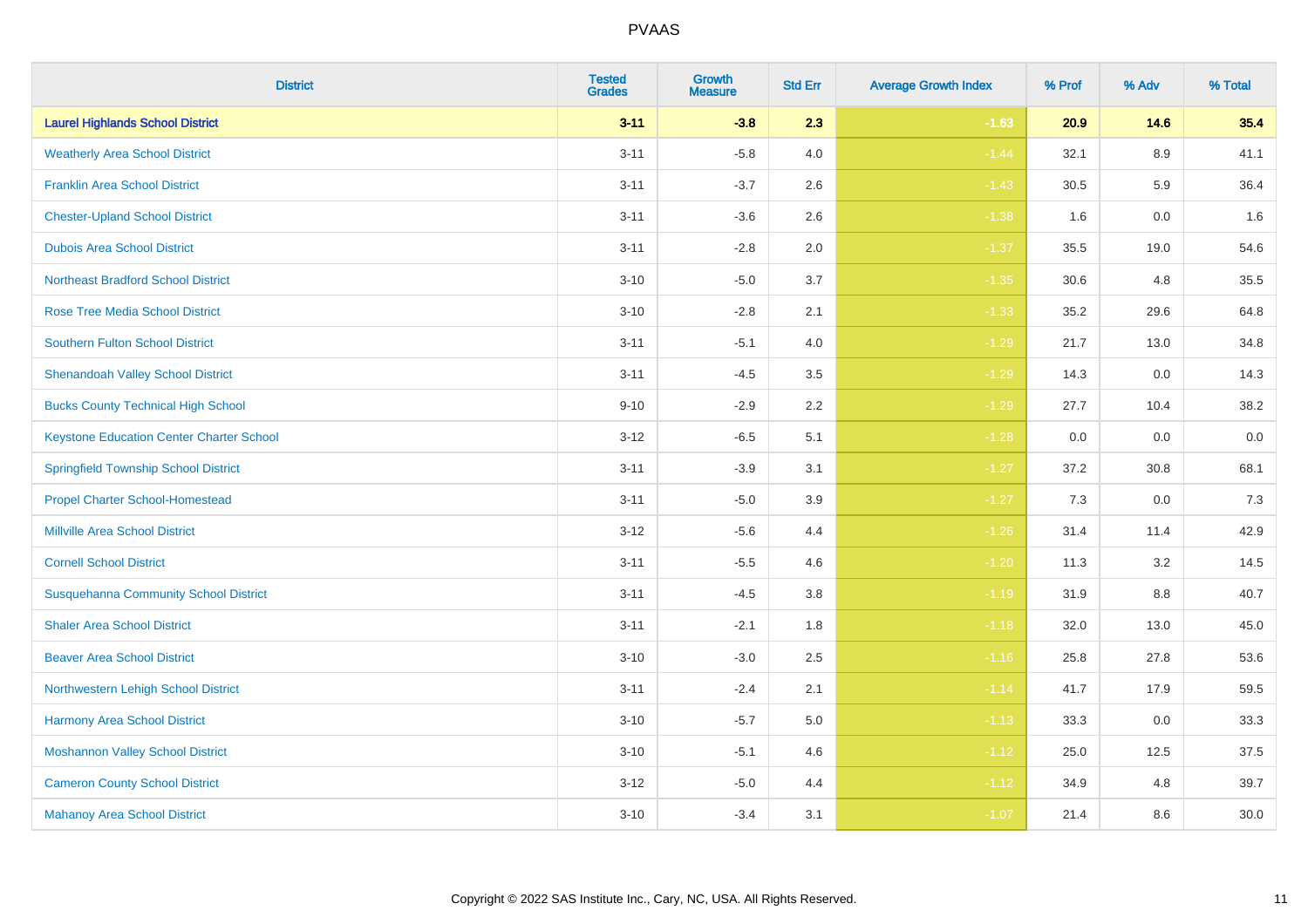| <b>District</b>                             | <b>Tested</b><br><b>Grades</b> | <b>Growth</b><br><b>Measure</b> | <b>Std Err</b> | <b>Average Growth Index</b> | % Prof | % Adv   | % Total |
|---------------------------------------------|--------------------------------|---------------------------------|----------------|-----------------------------|--------|---------|---------|
| <b>Laurel Highlands School District</b>     | $3 - 11$                       | $-3.8$                          | 2.3            | $-1.63$                     | 20.9   | 14.6    | 35.4    |
| <b>Shamokin Area School District</b>        | $3 - 11$                       | $-2.6$                          | 2.5            | $-1.06$                     | 19.6   | $9.8\,$ | 29.3    |
| <b>Sugar Valley Rural Charter School</b>    | $3 - 11$                       | $-3.6$                          | 3.7            | $-0.98$                     | 10.3   | 0.0     | 10.3    |
| <b>Northwest Area School District</b>       | $3 - 10$                       | $-3.2$                          | 3.3            | $-0.97$                     | 30.4   | 13.0    | 43.5    |
| <b>KIPP Dubois Charter School</b>           | $9 - 10$                       | $-3.0$                          | 3.1            | $-0.95$                     | 10.0   | 0.0     | 10.0    |
| <b>Propel Charter School-Montour</b>        | $3 - 10$                       | $-3.4$                          | 3.6            | $-0.93$                     | 7.7    | 0.0     | 7.7     |
| <b>Wyomissing Area School District</b>      | $3 - 12$                       | $-2.4$                          | 2.6            | $-0.92$                     | 25.6   | 28.1    | 53.7    |
| <b>Conneaut School District</b>             | $3 - 12$                       | $-2.3$                          | 2.6            | $-0.91$                     | 27.4   | 9.7     | 37.1    |
| <b>Uniontown Area School District</b>       | $3 - 11$                       | $-2.8$                          | 3.1            | $-0.91$                     | 31.7   | 7.3     | 39.0    |
| <b>Mount Union Area School District</b>     | $3 - 10$                       | $-2.5$                          | 2.8            | $-0.89$                     | 19.8   | 5.8     | 25.6    |
| <b>Reynolds School District</b>             | $3 - 10$                       | $-3.0$                          | 3.5            | $-0.87$                     | 27.3   | 9.1     | 36.4    |
| <b>Carbondale Area School District</b>      | $3 - 10$                       | $-2.8$                          | 3.2            | $-0.87$                     | 27.5   | 2.9     | 30.4    |
| <b>Minersville Area School District</b>     | $3 - 11$                       | $-2.9$                          | 3.4            | $-0.86$                     | 27.4   | 9.7     | 37.1    |
| <b>Northgate School District</b>            | $3 - 11$                       | $-3.0$                          | 3.4            | $-0.85$                     | 35.6   | 6.8     | 42.4    |
| Mastery Charter School - Shoemaker Campus   | $7 - 10$                       | $-2.3$                          | 2.8            | $-0.81$                     | 10.1   | 3.7     | 13.8    |
| <b>Roberto Clemente Charter School</b>      | $3 - 12$                       | $-3.3$                          | 4.1            | $-0.79$                     | 22.7   | 4.6     | 27.3    |
| <b>Bradford Area School District</b>        | $3 - 12$                       | $-1.8$                          | 2.3            | $-0.79$                     | 31.2   | 16.7    | 47.9    |
| Urban Pathways 6-12 Charter School          | $6 - 11$                       | $-4.1$                          | 5.7            | $-0.72$                     | 0.0    | 0.0     | $0.0\,$ |
| <b>Albert Gallatin Area School District</b> | $3 - 11$                       | $-1.7$                          | 2.3            | $-0.72$                     | 31.9   | 20.7    | 52.7    |
| <b>Valley Grove School District</b>         | $3 - 10$                       | $-4.0$                          | 5.5            | $-0.72$                     | 68.4   | 15.8    | 84.2    |
| <b>Norwin School District</b>               | $3 - 11$                       | $-1.1$                          | 1.6            | $-0.70$                     | 37.7   | 27.6    | 65.2    |
| <b>Tri-Valley School District</b>           | $3 - 10$                       | $-2.7$                          | 3.9            | $-0.69$                     | 31.0   | 9.5     | 40.5    |
| <b>Monessen City School District</b>        | $3 - 10$                       | $-3.9$                          | 5.6            | $-0.69$                     | 21.0   | 10.5    | 31.6    |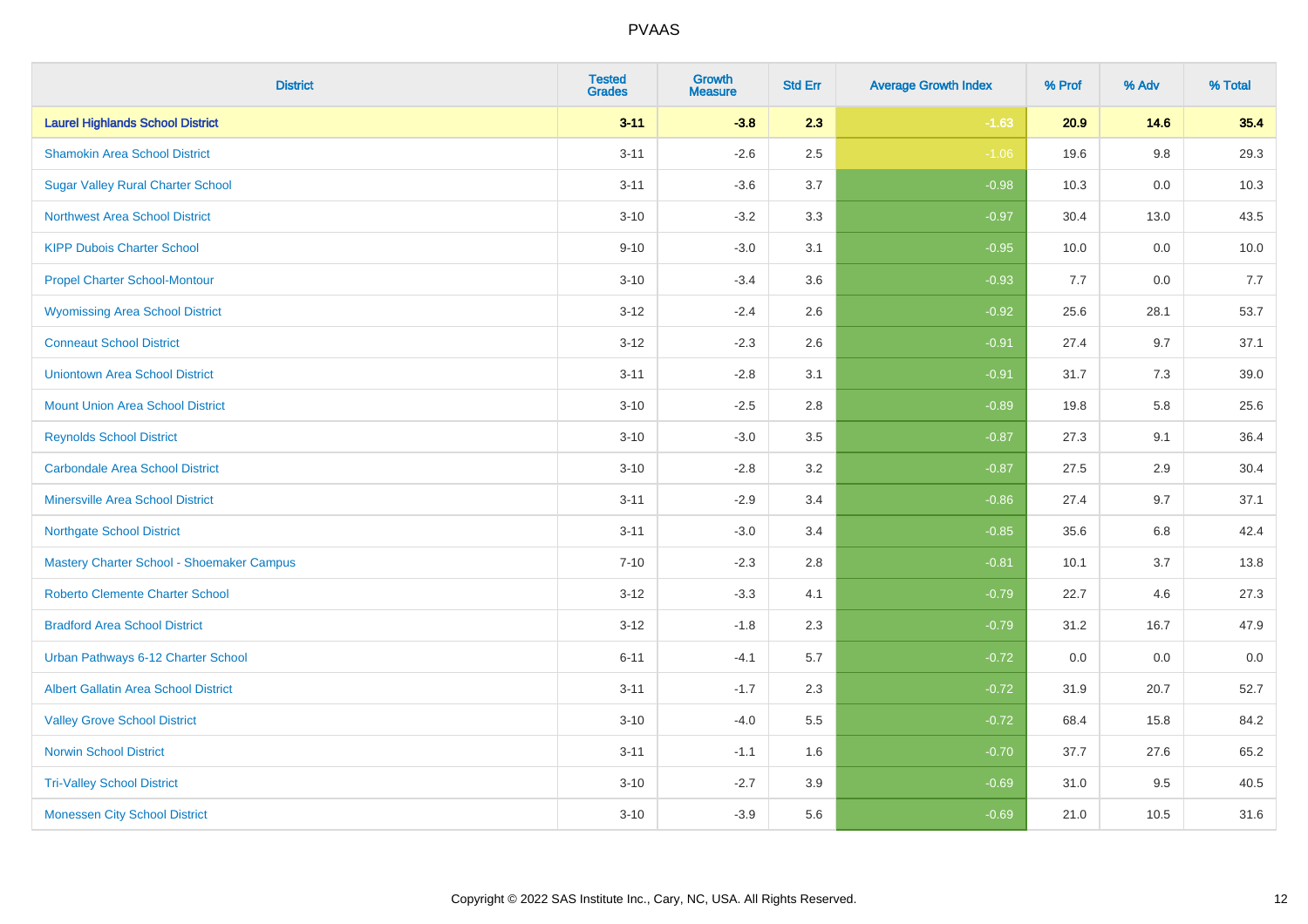| <b>District</b>                                         | <b>Tested</b><br><b>Grades</b> | <b>Growth</b><br><b>Measure</b> | <b>Std Err</b> | <b>Average Growth Index</b> | % Prof | % Adv | % Total |
|---------------------------------------------------------|--------------------------------|---------------------------------|----------------|-----------------------------|--------|-------|---------|
| <b>Laurel Highlands School District</b>                 | $3 - 11$                       | $-3.8$                          | 2.3            | $-1.63$                     | 20.9   | 14.6  | 35.4    |
| Northern Bedford County School District                 | $3 - 11$                       | $-2.3$                          | 3.3            | $-0.69$                     | 26.2   | 16.9  | 43.1    |
| <b>New Brighton Area School District</b>                | $3 - 11$                       | $-2.1$                          | 3.2            | $-0.65$                     | 31.5   | 11.1  | 42.6    |
| Propel Charter School - Braddock Hills                  | $3 - 11$                       | $-2.1$                          | 3.3            | $-0.63$                     | 4.8    | 3.2   | 8.1     |
| <b>Lebanon School District</b>                          | $3 - 11$                       | $-1.2$                          | 1.9            | $-0.63$                     | 15.2   | 6.4   | 21.6    |
| <b>Carlynton School District</b>                        | $3 - 11$                       | $-2.0$                          | 3.2            | $-0.62$                     | 27.9   | 5.2   | 33.1    |
| <b>Bangor Area School District</b>                      | $3 - 12$                       | $-1.2$                          | 2.0            | $-0.60$                     | 25.8   | 12.7  | 38.5    |
| <b>Exeter Township School District</b>                  | $3 - 11$                       | $-1.0$                          | 1.7            | $-0.58$                     | 27.2   | 15.6  | 42.8    |
| <b>South Eastern School District</b>                    | $3 - 11$                       | $-1.0$                          | 1.8            | $-0.55$                     | 36.4   | 17.1  | 53.5    |
| <b>Highlands School District</b>                        | $3 - 11$                       | $-1.3$                          | 2.3            | $-0.55$                     | 32.6   | 10.5  | 43.0    |
| <b>Penns Manor Area School District</b>                 | $3 - 12$                       | $-1.9$                          | 3.5            | $-0.55$                     | 24.2   | 3.8   | 28.0    |
| Center For Student Learning Charter School At Pennsbury | $6 - 12$                       | $-3.3$                          | 6.0            | $-0.55$                     | 23.1   | 0.0   | 23.1    |
| <b>Susq-Cyber Charter School</b>                        | $9 - 11$                       | $-3.2$                          | 5.8            | $-0.54$                     | 23.8   | 4.8   | 28.6    |
| Southeastern Greene School District                     | $3 - 10$                       | $-2.3$                          | 4.4            | $-0.53$                     | 29.0   | 9.7   | 38.7    |
| <b>Lakeview School District</b>                         | $3 - 11$                       | $-1.9$                          | 3.5            | $-0.53$                     | 41.5   | 12.3  | 53.8    |
| <b>York Academy Regional Charter School</b>             | $3 - 11$                       | $-2.3$                          | 4.4            | $-0.52$                     | 23.5   | 2.0   | 25.5    |
| <b>Allegheny Valley School District</b>                 | $3 - 11$                       | $-1.9$                          | 3.9            | $-0.48$                     | 31.8   | 11.4  | 43.2    |
| <b>Schuylkill Valley School District</b>                | $3 - 11$                       | $-1.0$                          | 2.2            | $-0.47$                     | 29.8   | 20.2  | 50.0    |
| <b>Chichester School District</b>                       | $3 - 11$                       | $-1.8$                          | 4.2            | $-0.44$                     | 40.0   | 14.0  | 54.0    |
| <b>Farrell Area School District</b>                     | $3 - 11$                       | $-1.9$                          | 4.2            | $-0.44$                     | 9.3    | 11.6  | 20.9    |
| <b>Burrell School District</b>                          | $3 - 11$                       | $-1.5$                          | 3.3            | $-0.44$                     | 27.8   | 17.7  | 45.6    |
| <b>Forest Area School District</b>                      | $3 - 11$                       | $-1.8$                          | 4.7            | $-0.37$                     | 18.9   | 15.1  | 34.0    |
| <b>Westmont Hilltop School District</b>                 | $3 - 11$                       | $-1.0$                          | 2.8            | $-0.36$                     | 33.3   | 14.7  | 48.0    |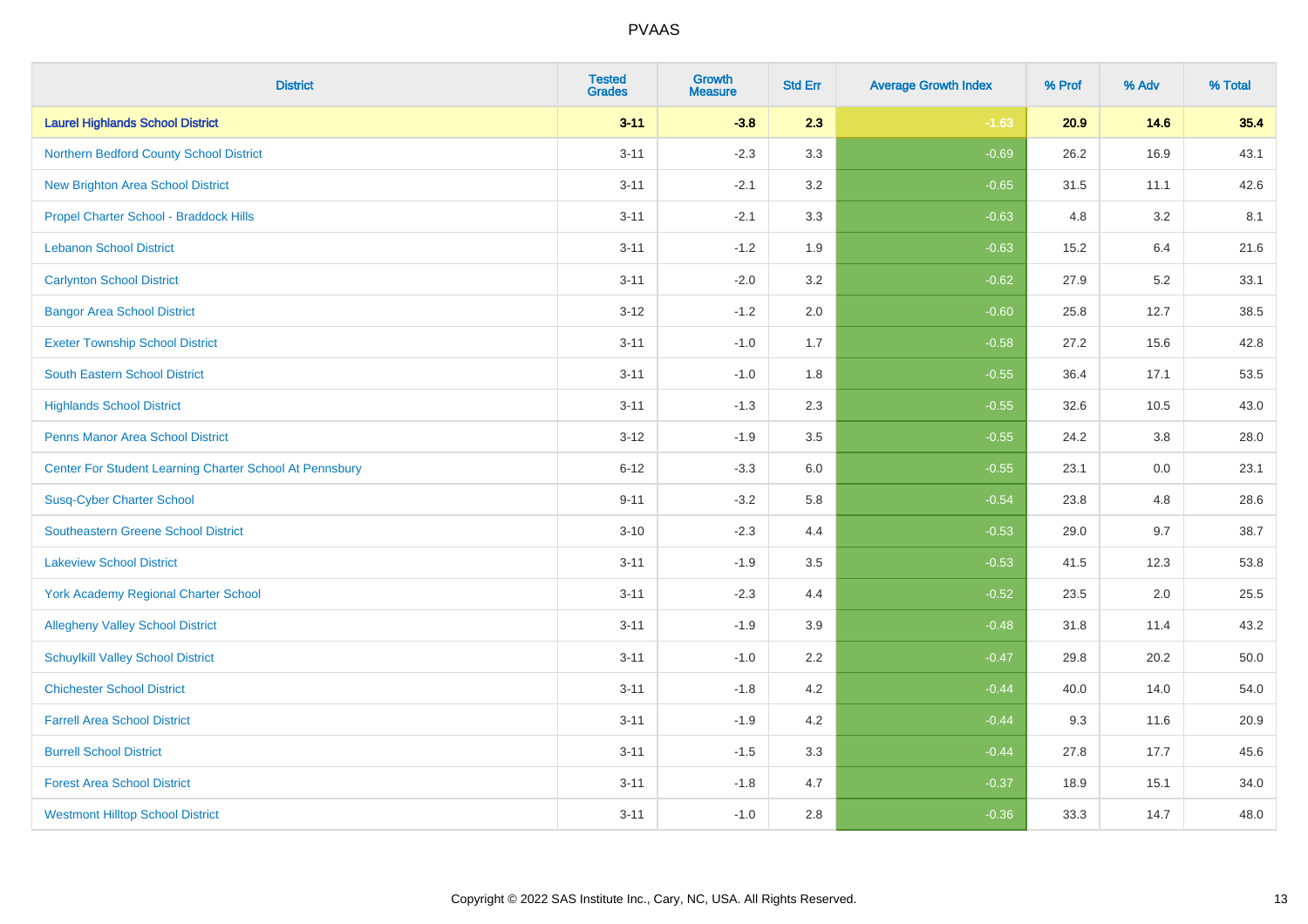| <b>District</b>                             | <b>Tested</b><br><b>Grades</b> | <b>Growth</b><br><b>Measure</b> | <b>Std Err</b> | <b>Average Growth Index</b> | % Prof | % Adv   | % Total |
|---------------------------------------------|--------------------------------|---------------------------------|----------------|-----------------------------|--------|---------|---------|
| <b>Laurel Highlands School District</b>     | $3 - 11$                       | $-3.8$                          | 2.3            | $-1.63$                     | 20.9   | 14.6    | 35.4    |
| <b>Pine Grove Area School District</b>      | $3 - 11$                       | $-1.1$                          | $3.0\,$        | $-0.36$                     | 29.5   | 14.3    | 43.8    |
| <b>Everett Area School District</b>         | $3 - 11$                       | $-1.1$                          | 3.1            | $-0.34$                     | 34.2   | 13.2    | 47.4    |
| <b>MaST Community Charter School</b>        | $3 - 10$                       | $-0.9$                          | 2.5            | $-0.34$                     | 25.0   | 21.6    | 46.6    |
| <b>Clearfield Area School District</b>      | $3 - 10$                       | $-1.3$                          | 3.7            | $-0.34$                     | 43.9   | 24.6    | 68.4    |
| <b>Palmerton Area School District</b>       | $3 - 11$                       | $-0.9$                          | 2.7            | $-0.34$                     | 34.3   | 14.3    | 48.6    |
| <b>Forest City Regional School District</b> | $3 - 12$                       | $-1.2$                          | 3.6            | $-0.33$                     | 26.5   | 8.2     | 34.7    |
| <b>Clairton City School District</b>        | $3 - 11$                       | $-1.6$                          | 5.0            | $-0.32$                     | 3.8    | 0.5     | 4.4     |
| <b>Columbia Borough School District</b>     | $3 - 12$                       | $-1.1$                          | 3.6            | $-0.31$                     | 17.2   | 1.7     | 19.0    |
| Mastery Charter High School-Lenfest Campus  | $7 - 11$                       | $-1.8$                          | 5.8            | $-0.30$                     | 26.3   | 0.0     | 26.3    |
| South Allegheny School District             | $3 - 11$                       | $-0.9$                          | 3.1            | $-0.30$                     | 23.8   | 2.5     | 26.2    |
| <b>Northern Lebanon School District</b>     | $3 - 11$                       | $-0.7$                          | 2.3            | $-0.29$                     | 18.8   | 6.8     | 25.6    |
| <b>Cranberry Area School District</b>       | $3 - 12$                       | $-0.9$                          | 3.1            | $-0.29$                     | 25.5   | 9.7     | 35.2    |
| <b>Ferndale Area School District</b>        | $3 - 10$                       | $-1.1$                          | 4.1            | $-0.27$                     | 21.0   | 7.9     | 29.0    |
| <b>Blacklick Valley School District</b>     | $3 - 11$                       | $-0.9$                          | 3.9            | $-0.23$                     | 7.7    | 7.7     | 15.4    |
| <b>Evergreen Community Charter School</b>   | $6 - 11$                       | $-1.1$                          | 4.7            | $-0.23$                     | 34.6   | 26.9    | 61.5    |
| <b>Claysburg-Kimmel School District</b>     | $3 - 11$                       | $-1.2$                          | 5.2            | $-0.22$                     | 5.0    | $0.0\,$ | $5.0$   |
| <b>Fort Cherry School District</b>          | $3 - 10$                       | $-0.7$                          | 3.1            | $-0.21$                     | 30.6   | 14.1    | 44.7    |
| Jeannette City School District              | $3 - 11$                       | $-0.7$                          | 3.4            | $-0.20$                     | 26.8   | 4.1     | 30.9    |
| South Side Area School District             | $3 - 11$                       | $-0.6$                          | 3.1            | $-0.19$                     | 24.0   | 28.0    | 52.0    |
| <b>Central Greene School District</b>       | $3 - 11$                       | $-0.4$                          | 2.5            | $-0.15$                     | 27.8   | 14.8    | 42.6    |
| <b>Greencastle-Antrim School District</b>   | $3 - 11$                       | $-0.3$                          | 2.0            | $-0.14$                     | 30.9   | 22.2    | 53.1    |
| <b>Portage Area School District</b>         | $3 - 10$                       | $-0.5$                          | 3.3            | $-0.14$                     | 27.0   | 20.6    | 47.6    |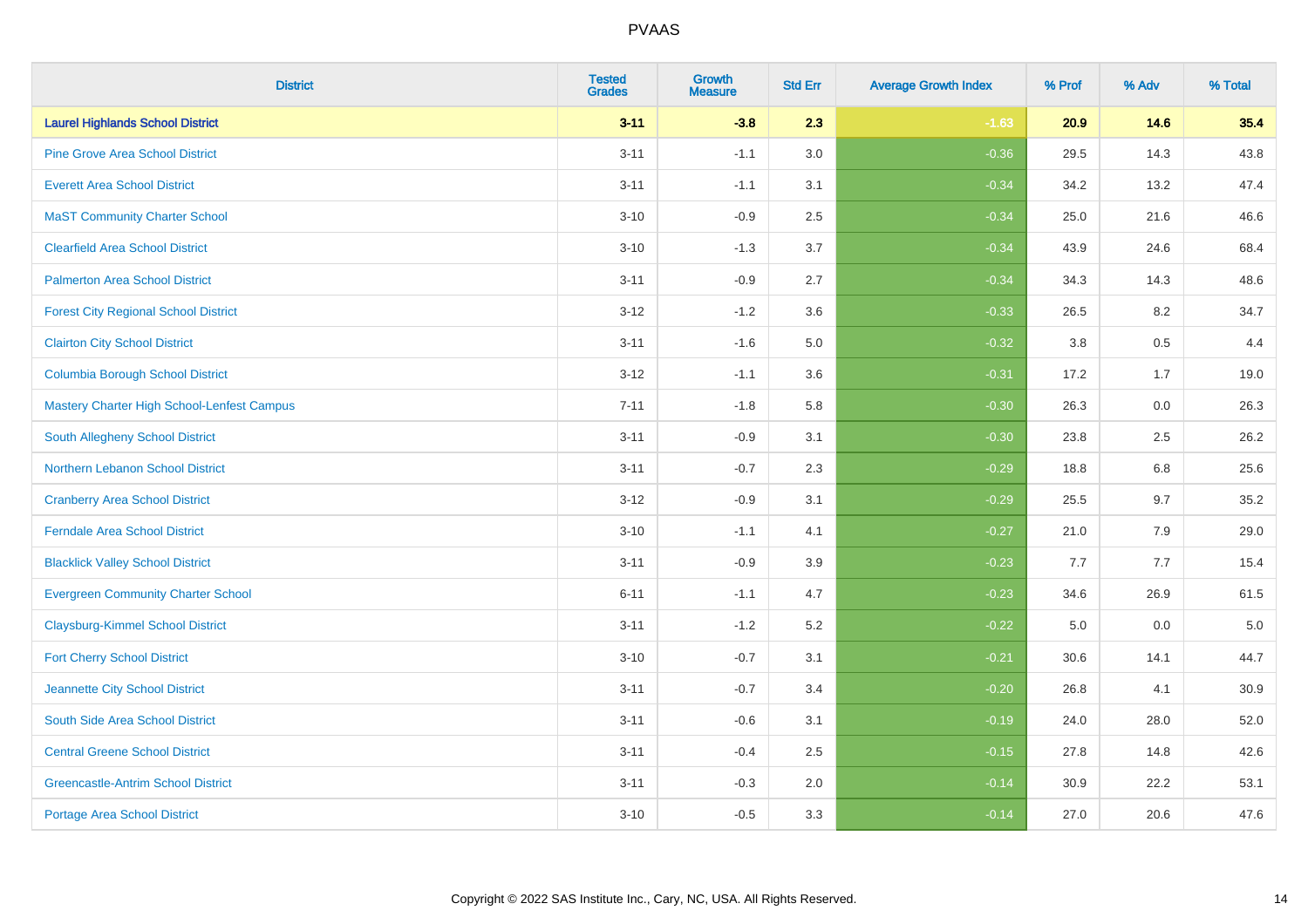| <b>District</b>                                  | <b>Tested</b><br><b>Grades</b> | <b>Growth</b><br><b>Measure</b> | <b>Std Err</b> | <b>Average Growth Index</b> | % Prof | % Adv | % Total  |
|--------------------------------------------------|--------------------------------|---------------------------------|----------------|-----------------------------|--------|-------|----------|
| <b>Laurel Highlands School District</b>          | $3 - 11$                       | $-3.8$                          | 2.3            | $-1.63$                     | 20.9   | 14.6  | 35.4     |
| <b>Otto-Eldred School District</b>               | $3 - 11$                       | $-0.5$                          | $3.5\,$        | $-0.13$                     | 35.8   | 10.5  | 46.3     |
| <b>Fairfield Area School District</b>            | $3 - 11$                       | $-0.5$                          | 3.6            | $-0.13$                     | 43.9   | 6.1   | $50.0\,$ |
| <b>Wilson Area School District</b>               | $3 - 11$                       | $-0.3$                          | 2.4            | $-0.12$                     | 35.4   | 14.6  | 50.0     |
| <b>Harrisburg City School District</b>           | $3 - 11$                       | $-0.2$                          | 2.0            | $-0.11$                     | 6.0    | 2.0   | 8.0      |
| <b>Brockway Area School District</b>             | $3 - 11$                       | $-0.4$                          | 3.5            | $-0.11$                     | 41.2   | 13.8  | 55.0     |
| Lehigh Career & Technical Institute              | $10 - 12$                      | $-0.7$                          | 6.3            | $-0.11$                     | 36.4   | 4.6   | 40.9     |
| <b>Freeport Area School District</b>             | $3 - 10$                       | $-0.2$                          | 2.1            | $-0.10$                     | 37.4   | 29.8  | 67.2     |
| <b>Northern Cambria School District</b>          | $3 - 11$                       | $-0.3$                          | 3.4            | $-0.09$                     | 26.5   | 1.2   | 27.7     |
| <b>Warren County School District</b>             | $3 - 11$                       | $-0.1$                          | 1.6            | $-0.06$                     | 26.7   | 9.7   | 36.4     |
| Southern Tioga School District                   | $3 - 11$                       | $-0.1$                          | 2.8            | $-0.03$                     | 26.3   | 10.3  | 36.6     |
| Penn Hills School District                       | $3 - 11$                       | 0.0                             | 2.4            | 0.02                        | 18.4   | 7.1   | 25.6     |
| Community Academy Of Philadelphia Charter School | $3 - 11$                       | 0.1                             | 2.6            | 0.06                        | 9.7    | 2.6   | 12.4     |
| Altoona Area School District                     | $3 - 12$                       | 0.1                             | 1.5            | 0.07                        | 29.0   | 13.8  | 42.8     |
| <b>Central Columbia School District</b>          | $3-12$                         | 0.3                             | 2.3            | 0.12                        | 25.4   | 37.6  | 63.0     |
| <b>Garnet Valley School District</b>             | $3 - 10$                       | 0.2                             | 1.7            | 0.13                        | 34.9   | 26.4  | 61.3     |
| <b>Tidioute Community Charter School</b>         | $3 - 11$                       | 0.8                             | 4.4            | 0.19                        | 18.1   | 6.9   | 25.0     |
| <b>Tulpehocken Area School District</b>          | $3 - 12$                       | 1.0                             | 4.9            | 0.20                        | 11.5   | 23.1  | 34.6     |
| <b>Ridley School District</b>                    | $3-12$                         | 0.3                             | 1.6            | 0.21                        | 32.0   | 10.7  | 42.6     |
| <b>Hamburg Area School District</b>              | $3 - 11$                       | 0.6                             | 2.4            | 0.25                        | 28.0   | 15.5  | 43.6     |
| <b>Shippensburg Area School District</b>         | $3 - 11$                       | 0.5                             | 1.8            | 0.26                        | 23.5   | 22.8  | 46.3     |
| Jersey Shore Area School District                | $3 - 11$                       | $0.7\,$                         | 2.5            | 0.27                        | 39.3   | 13.6  | 52.9     |
| <b>Marion Center Area School District</b>        | $3 - 10$                       | 0.8                             | 2.9            | 0.27                        | 23.3   | 11.1  | 34.4     |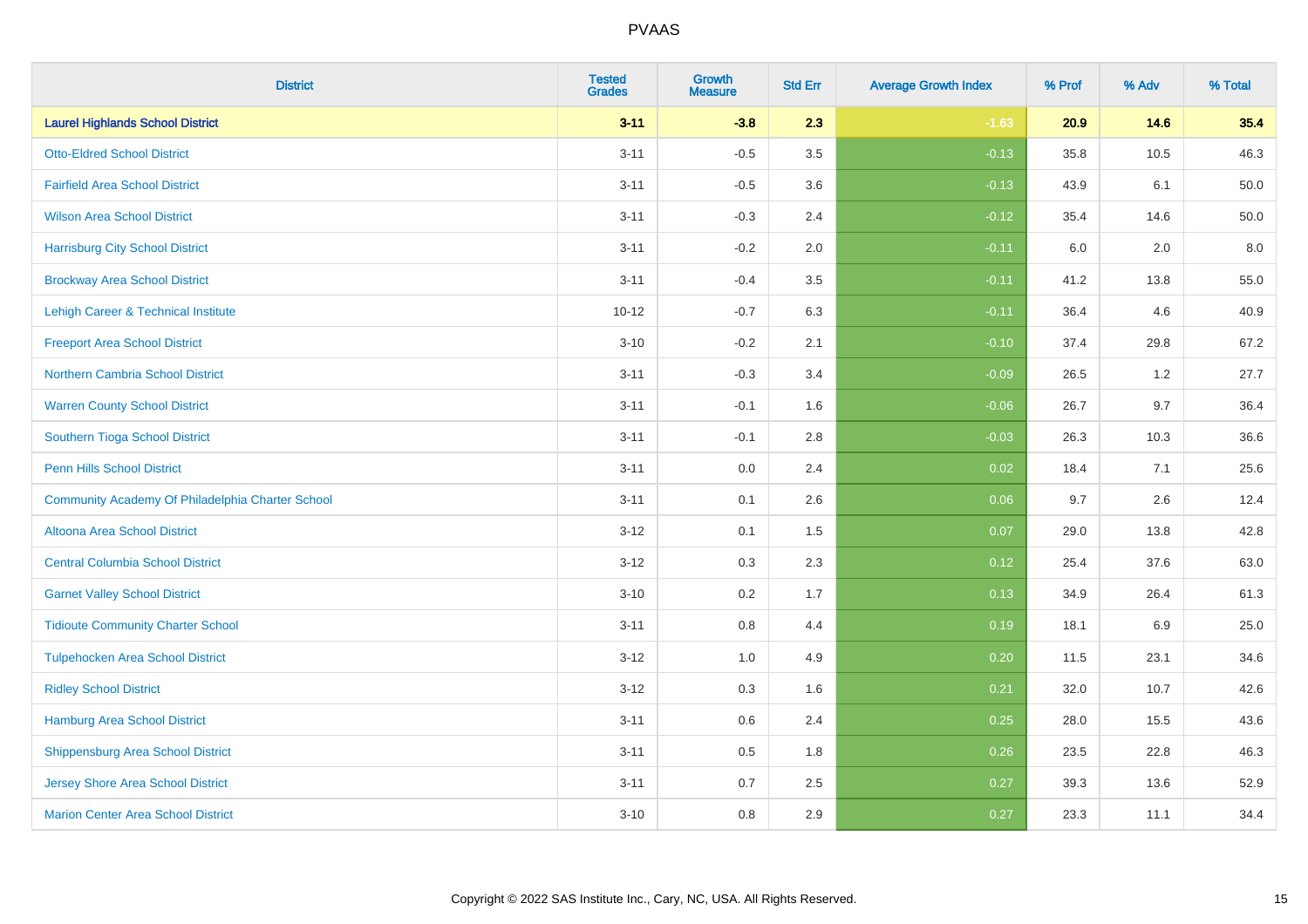| <b>District</b>                                    | <b>Tested</b><br><b>Grades</b> | <b>Growth</b><br><b>Measure</b> | <b>Std Err</b> | <b>Average Growth Index</b> | % Prof | % Adv   | % Total |
|----------------------------------------------------|--------------------------------|---------------------------------|----------------|-----------------------------|--------|---------|---------|
| <b>Laurel Highlands School District</b>            | $3 - 11$                       | $-3.8$                          | 2.3            | $-1.63$                     | 20.9   | 14.6    | 35.4    |
| <b>Tech Freire Charter School</b>                  | $9 - 11$                       | 0.7                             | 2.5            | 0.27                        | 3.6    | 0.0     | 3.6     |
| <b>New Foundations Charter School</b>              | $3 - 11$                       | 0.6                             | 2.2            | 0.29                        | 22.4   | 4.0     | 26.4    |
| South Williamsport Area School District            | $3 - 10$                       | 0.9                             | 3.1            | 0.31                        | 38.4   | 11.6    | 50.0    |
| <b>Hopewell Area School District</b>               | $3 - 11$                       | 0.8                             | 2.6            | 0.31                        | 34.5   | 12.4    | 46.9    |
| <b>Wilson School District</b>                      | $3 - 12$                       | 0.5                             | 1.5            | 0.32                        | 30.4   | 25.5    | 55.9    |
| <b>Avella Area School District</b>                 | $3 - 12$                       | 1.6                             | 4.7            | 0.34                        | 34.8   | 7.2     | 42.0    |
| <b>North Star School District</b>                  | $3 - 11$                       | 1.1                             | 3.3            | 0.34                        | 26.2   | 20.0    | 46.2    |
| <b>Wattsburg Area School District</b>              | $3 - 11$                       | 1.0                             | 2.7            | 0.36                        | 20.4   | 12.4    | 32.7    |
| <b>Upper Adams School District</b>                 | $3 - 11$                       | 0.9                             | 2.5            | 0.37                        | 33.0   | 17.0    | 50.0    |
| Pennsylvania Cyber Charter School                  | $3 - 11$                       | 0.6                             | 1.5            | 0.37                        | 20.8   | 8.1     | 28.9    |
| <b>Reach Cyber Charter School</b>                  | $3 - 11$                       | 1.4                             | 3.6            | 0.40                        | 32.9   | 15.2    | 48.1    |
| <b>Austin Area School District</b>                 | $3 - 11$                       | 2.6                             | 6.0            | 0.43                        | 25.0   | 18.8    | 43.8    |
| <b>Brentwood Borough School District</b>           | $3 - 11$                       | 1.3                             | 3.0            | 0.44                        | 20.2   | 16.0    | 36.2    |
| <b>MaST Community Charter School II</b>            | $3 - 10$                       | 1.4                             | 3.0            | 0.45                        | 16.1   | 4.6     | 20.7    |
| Philadelphia Electrical & Tech Charter High School | $10 - 10$                      | 1.2                             | 2.6            | 0.45                        | 0.9    | $0.0\,$ | 0.9     |
| <b>Annville-Cleona School District</b>             | $3 - 12$                       | 1.1                             | 2.4            | 0.45                        | 34.8   | 13.6    | 48.5    |
| Daniel Boone Area School District                  | $3 - 12$                       | 0.9                             | 1.9            | 0.46                        | 28.9   | 22.0    | 51.0    |
| Juniata Valley School District                     | $3 - 11$                       | 1.6                             | 3.2            | 0.51                        | 23.1   | 9.4     | 32.5    |
| Shenango Area School District                      | $3 - 11$                       | 1.7                             | 3.2            | 0.52                        | 41.4   | 13.8    | 55.3    |
| <b>Seneca Valley School District</b>               | $3 - 11$                       | $0.8\,$                         | 1.4            | 0.54                        | 40.6   | 25.2    | 65.8    |
| <b>Oley Valley School District</b>                 | $3 - 11$                       | 1.4                             | 2.4            | 0.56                        | 37.4   | 23.9    | 61.4    |
| <b>Upper Moreland Township School District</b>     | $3 - 11$                       | 1.1                             | 2.0            | 0.56                        | 24.8   | 26.6    | 51.3    |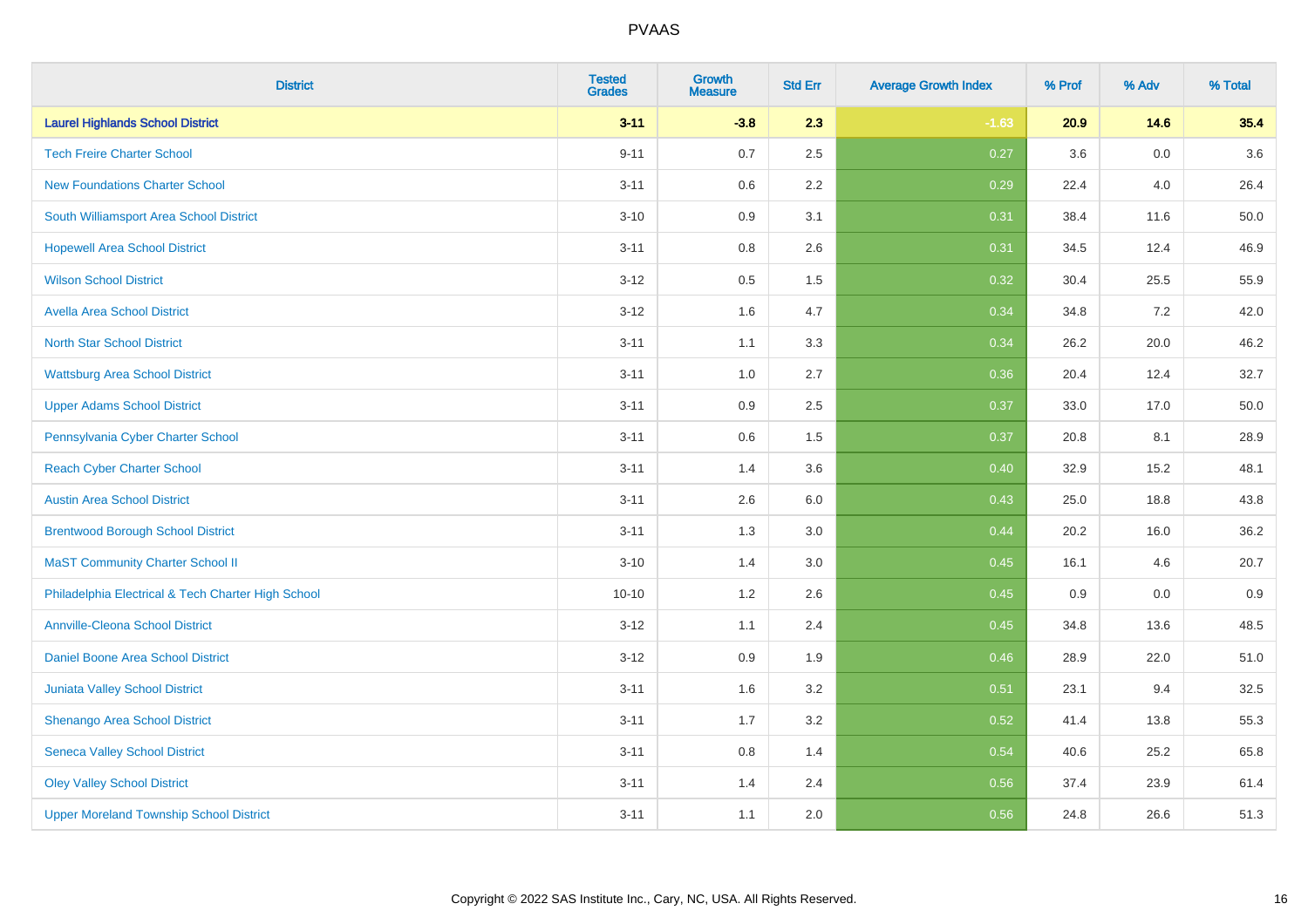| <b>District</b>                          | <b>Tested</b><br><b>Grades</b> | <b>Growth</b><br><b>Measure</b> | <b>Std Err</b> | <b>Average Growth Index</b> | % Prof | % Adv | % Total |
|------------------------------------------|--------------------------------|---------------------------------|----------------|-----------------------------|--------|-------|---------|
| <b>Laurel Highlands School District</b>  | $3 - 11$                       | $-3.8$                          | 2.3            | $-1.63$                     | 20.9   | 14.6  | 35.4    |
| <b>Abington School District</b>          | $3 - 10$                       | 0.9                             | 1.6            | 0.57                        | 29.7   | 28.7  | 58.4    |
| <b>Sullivan County School District</b>   | $3 - 10$                       | 2.5                             | 4.3            | 0.58                        | 43.6   | 7.7   | 51.3    |
| <b>Bethlehem-Center School District</b>  | $3 - 10$                       | 2.1                             | 3.5            | 0.59                        | 32.3   | 4.6   | 36.9    |
| <b>Bensalem Township School District</b> | $3 - 11$                       | 1.0                             | 1.6            | 0.63                        | 24.3   | 10.7  | 34.9    |
| <b>Belmont Charter School</b>            | $3 - 10$                       | 2.2                             | 3.4            | 0.64                        | 5.3    | 1.8   | 7.0     |
| Mastery Charter School - Pickett Campus  | $6 - 10$                       | 2.7                             | 4.2            | 0.65                        | 20.6   | 0.0   | 20.6    |
| <b>Union School District</b>             | $3 - 12$                       | 2.5                             | 3.7            | 0.69                        | 17.9   | 10.4  | 28.4    |
| <b>Springfield School District</b>       | $3 - 11$                       | 1.2                             | 1.7            | 0.69                        | 31.8   | 25.2  | 56.9    |
| <b>Williams Valley School District</b>   | $3 - 11$                       | 2.6                             | 3.7            | 0.69                        | 17.0   | 5.1   | 22.0    |
| <b>Mercer Area School District</b>       | $3 - 11$                       | 2.2                             | 3.1            | 0.70                        | 24.4   | 11.8  | 36.2    |
| <b>Forest Hills School District</b>      | $3 - 11$                       | 1.8                             | 2.5            | 0.71                        | 28.8   | 10.3  | 39.1    |
| <b>Tunkhannock Area School District</b>  | $3 - 11$                       | 1.4                             | 2.0            | 0.71                        | 29.8   | 18.1  | 47.9    |
| <b>School Lane Charter School</b>        | $3 - 11$                       | 2.6                             | 3.6            | 0.72                        | 23.1   | 18.7  | 41.8    |
| <b>Lewisburg Area School District</b>    | $3 - 11$                       | 1.7                             | 2.4            | 0.72                        | 35.9   | 35.9  | 71.8    |
| Penn-Delco School District               | $3 - 11$                       | 1.3                             | 1.8            | 0.75                        | 26.5   | 12.6  | 39.1    |
| North Clarion County School District     | $3 - 12$                       | 3.4                             | 4.1            | 0.83                        | 45.0   | 18.8  | 63.8    |
| <b>Moon Area School District</b>         | $3 - 11$                       | 1.5                             | 1.8            | 0.86                        | 34.5   | 25.5  | 60.0    |
| <b>Blackhawk School District</b>         | $3 - 11$                       | 2.0                             | 2.3            | 0.87                        | 34.6   | 20.7  | 55.3    |
| Aspira Bilingual Cyber Charter School    | $3 - 11$                       | 5.1                             | 5.8            | 0.87                        | 4.8    | 0.0   | 4.8     |
| Hope For Hyndman Charter School          | $3 - 11$                       | 5.1                             | 5.8            | 0.88                        | 14.3   | 7.1   | 21.4    |
| <b>Pottstown School District</b>         | $3 - 12$                       | 2.0                             | 2.2            | 0.88                        | 19.4   | 6.2   | 25.6    |
| <b>Clarion Area School District</b>      | $3 - 11$                       | 3.2                             | 3.7            | 0.88                        | 31.7   | 13.3  | 45.0    |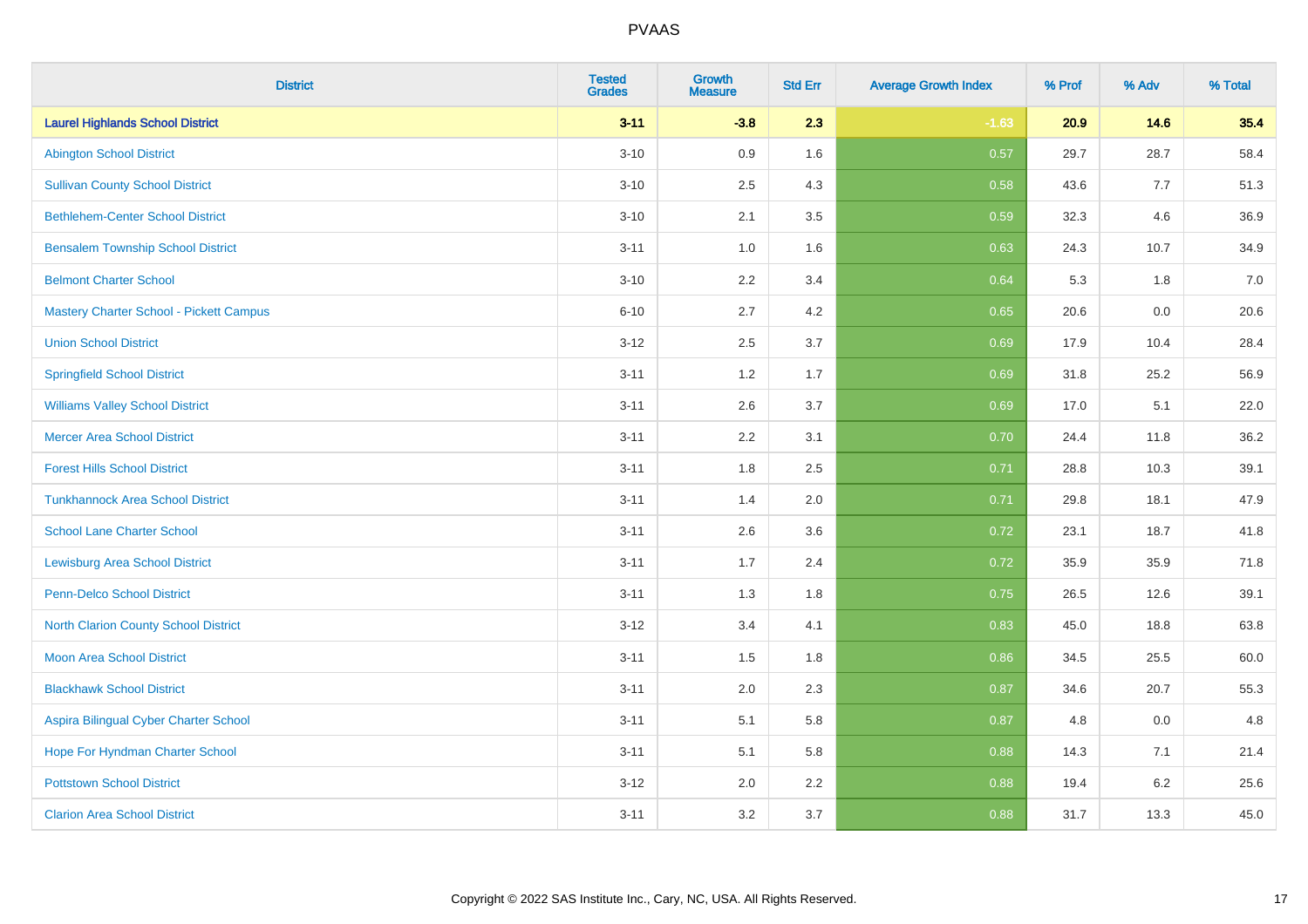| <b>District</b>                                 | <b>Tested</b><br><b>Grades</b> | <b>Growth</b><br><b>Measure</b> | <b>Std Err</b> | <b>Average Growth Index</b> | % Prof  | % Adv | % Total |
|-------------------------------------------------|--------------------------------|---------------------------------|----------------|-----------------------------|---------|-------|---------|
| <b>Laurel Highlands School District</b>         | $3 - 11$                       | $-3.8$                          | 2.3            | $-1.63$                     | 20.9    | 14.6  | 35.4    |
| <b>Eastern Lancaster County School District</b> | $3 - 12$                       | 2.9                             | $3.2\,$        | 0.91                        | 35.2    | 36.4  | 71.6    |
| <b>Centennial School District</b>               | $3 - 10$                       | 1.5                             | 1.5            | 0.98                        | 23.6    | 12.4  | 36.0    |
| West Jefferson Hills School District            | $3 - 11$                       | 1.9                             | 1.9            | 0.99                        | 34.8    | 27.3  | 62.1    |
| <b>Galeton Area School District</b>             | $3 - 11$                       | 5.4                             | 5.4            | $1.01$                      | 33.3    | 22.2  | 55.6    |
| Esperanza Academy Charter School                | $4 - 11$                       | 2.1                             | 2.1            | $1.01$                      | 14.2    | 3.6   | 17.8    |
| <b>Brownsville Area School District</b>         | $3 - 12$                       | 3.9                             | 3.8            | 1.04                        | 22.0    | 8.5   | 30.5    |
| <b>Sharpsville Area School District</b>         | $3 - 11$                       | 3.8                             | 3.7            | 1.04                        | 41.1    | 23.2  | 64.3    |
| <b>Bermudian Springs School District</b>        | $3 - 11$                       | 2.5                             | 2.4            | 1.05                        | 31.8    | 23.5  | 55.3    |
| <b>Haverford Township School District</b>       | $3 - 11$                       | 1.4                             | 1.4            | 1.05                        | 36.7    | 26.3  | 63.0    |
| <b>Athens Area School District</b>              | $3 - 11$                       | 2.6                             | 2.3            | 1.11                        | 34.9    | 12.3  | 47.3    |
| <b>Southeast Delco School District</b>          | $3 - 10$                       | 3.9                             | 3.5            | 1.12                        | 18.6    | 3.4   | 22.0    |
| Esperanza Cyber Charter School                  | $3 - 11$                       | 7.1                             | 6.1            | 1.15                        | $8.8\,$ | 2.9   | 11.8    |
| People For People Charter School                | $3 - 12$                       | 6.4                             | 5.6            | 1.15                        | 2.4     | 0.0   | 2.4     |
| <b>Newport School District</b>                  | $3 - 12$                       | 3.8                             | 3.3            | $1.17$                      | 38.8    | 10.4  | 49.2    |
| <b>Solanco School District</b>                  | $3 - 11$                       | 2.2                             | 1.8            | 1.18                        | 27.2    | 15.0  | 42.3    |
| <b>Upper Dublin School District</b>             | $3 - 12$                       | 2.1                             | 1.8            | 1.19                        | 34.7    | 30.0  | 64.7    |
| <b>Bellwood-Antis School District</b>           | $3 - 10$                       | 3.5                             | 2.8            | 1.24                        | 40.9    | 19.4  | 60.2    |
| <b>Bloomsburg Area School District</b>          | $3 - 10$                       | 4.3                             | 3.4            | 1.26                        | 36.5    | 20.6  | 57.1    |
| Johnsonburg Area School District                | $3 - 11$                       | 5.0                             | 3.9            | 1.27                        | 35.5    | 11.8  | 47.4    |
| <b>Purchase Line School District</b>            | $3 - 12$                       | 4.3                             | 3.3            | 1.30                        | 32.3    | 9.0   | 41.4    |
| Pennsylvania Virtual Charter School             | $3 - 11$                       | 4.4                             | 3.4            | 1.31                        | 29.8    | 21.2  | 51.0    |
| <b>Ringgold School District</b>                 | $3 - 11$                       | 2.9                             | 2.2            | 1.32                        | 23.8    | 13.3  | 37.1    |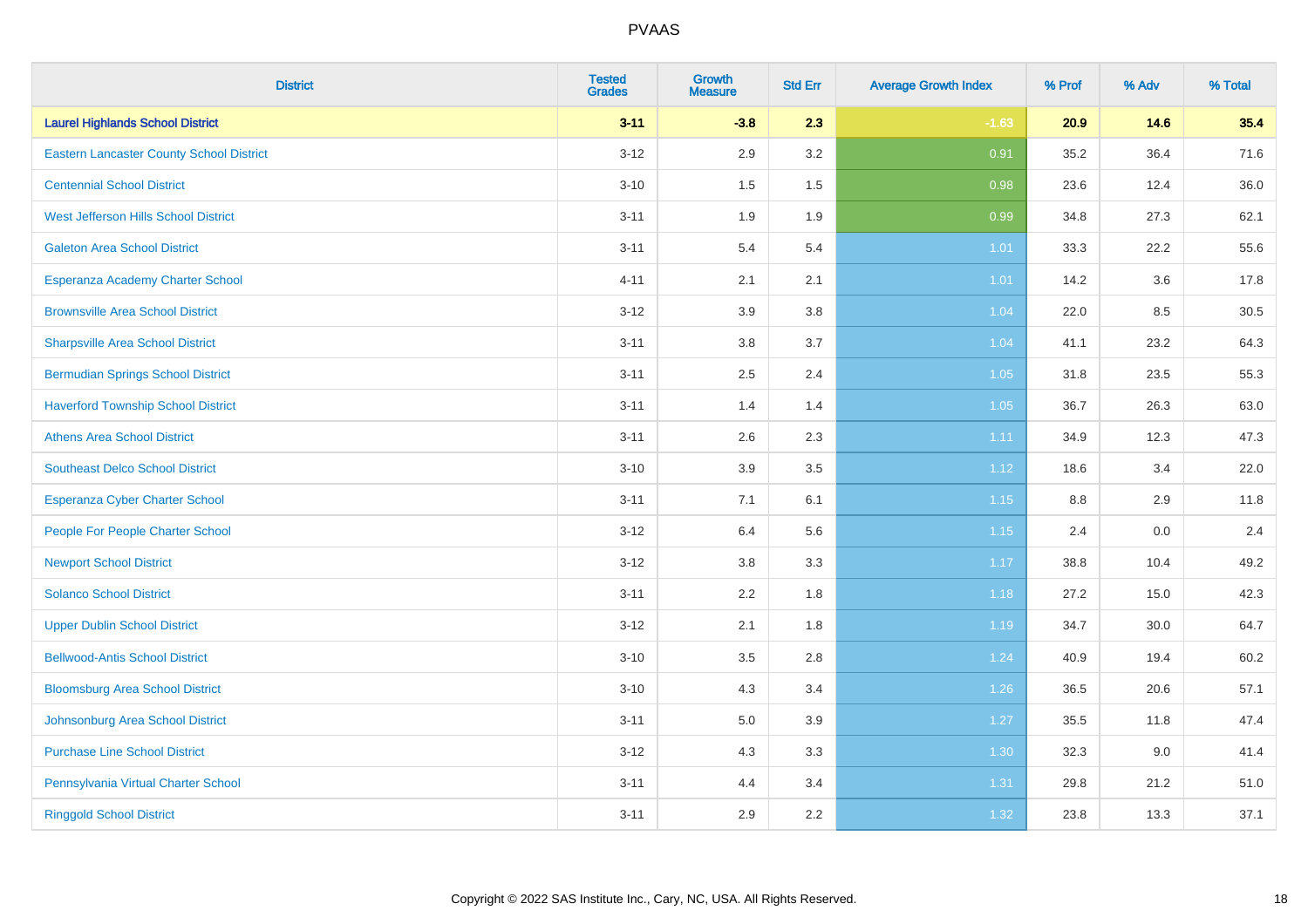| <b>District</b>                                | <b>Tested</b><br><b>Grades</b> | Growth<br><b>Measure</b> | <b>Std Err</b> | <b>Average Growth Index</b> | % Prof | % Adv | % Total |
|------------------------------------------------|--------------------------------|--------------------------|----------------|-----------------------------|--------|-------|---------|
| <b>Laurel Highlands School District</b>        | $3 - 11$                       | $-3.8$                   | 2.3            | $-1.63$                     | 20.9   | 14.6  | 35.4    |
| <b>Keystone School District</b>                | $3 - 11$                       | 7.8                      | 5.7            | 1.37                        | 35.0   | 45.0  | 80.0    |
| Philipsburg-Osceola Area School District       | $3 - 11$                       | 4.1                      | 3.0            | 1.37                        | 22.5   | 16.2  | 38.8    |
| <b>Chestnut Ridge School District</b>          | $3 - 12$                       | 4.0                      | 2.9            | 1.38                        | 33.2   | 11.0  | 44.2    |
| <b>Conemaugh Township Area School District</b> | $3 - 12$                       | 4.8                      | 3.5            | 1.39                        | 30.9   | 27.8  | 58.8    |
| <b>Western Wayne School District</b>           | $3 - 11$                       | 3.6                      | 2.6            | 1.39                        | 30.8   | 16.2  | 47.0    |
| <b>Mastery Charter School - Thomas Campus</b>  | $3 - 10$                       | 7.9                      | 5.7            | 1.39                        | 12.5   | 0.0   | 12.5    |
| <b>Midd-West School District</b>               | $3 - 11$                       | 3.6                      | 2.6            | 1.42                        | 28.6   | 25.0  | 53.6    |
| <b>Conestoga Valley School District</b>        | $3 - 11$                       | 2.4                      | 1.7            | 1.43                        | 35.0   | 23.5  | 58.5    |
| Susquehanna Township School District           | $3 - 12$                       | 3.9                      | 2.7            | 1.45                        | 19.0   | 13.1  | 32.0    |
| <b>Northern Potter School District</b>         | $3 - 12$                       | 6.8                      | 4.6            | 1.48                        | 30.6   | 11.1  | 41.7    |
| <b>South Western School District</b>           | $3 - 12$                       | 2.5                      | 1.7            | 1.48                        | 36.2   | 19.7  | 55.9    |
| <b>Smethport Area School District</b>          | $3 - 12$                       | 5.8                      | 3.8            | 1.52                        | 24.6   | 20.0  | 44.6    |
| <b>Gateway School District</b>                 | $3 - 11$                       | 3.1                      | 2.0            | 1.55                        | 35.7   | 18.5  | 54.2    |
| <b>Fort Leboeuf School District</b>            | $3 - 11$                       | 3.5                      | 2.2            | 1.58                        | 32.0   | 16.8  | 48.8    |
| <b>Salisbury Township School District</b>      | $3 - 11$                       | 5.8                      | 3.6            | 1.62                        | 24.4   | 12.6  | 37.0    |
| <b>Halifax Area School District</b>            | $3 - 11$                       | 5.8                      | 3.5            | 1.64                        | 32.1   | 18.9  | 50.9    |
| Dr Robert Ketterer Charter School Inc          | $6 - 12$                       | 7.1                      | 4.3            | 1.66                        | 7.3    | 1.7   | 9.0     |
| <b>Waynesboro Area School District</b>         | $3 - 12$                       | $3.0\,$                  | 1.8            | 1.67                        | 26.0   | 23.5  | 49.5    |
| <b>West Shore School District</b>              | $3 - 12$                       | 2.2                      | 1.3            | 1.68                        | 31.8   | 15.2  | 47.1    |
| <b>Penn-Trafford School District</b>           | $3 - 11$                       | 2.9                      | 1.8            | 1.68                        | 46.3   | 26.2  | 72.5    |
| <b>Port Allegany School District</b>           | $3 - 11$                       | 6.5                      | 3.7            | 1.74                        | 26.4   | 11.3  | 37.7    |
| Multicultural Academy Charter School           | $9 - 11$                       | 6.0                      | 3.4            | 1.77                        | 12.3   | 0.0   | 12.3    |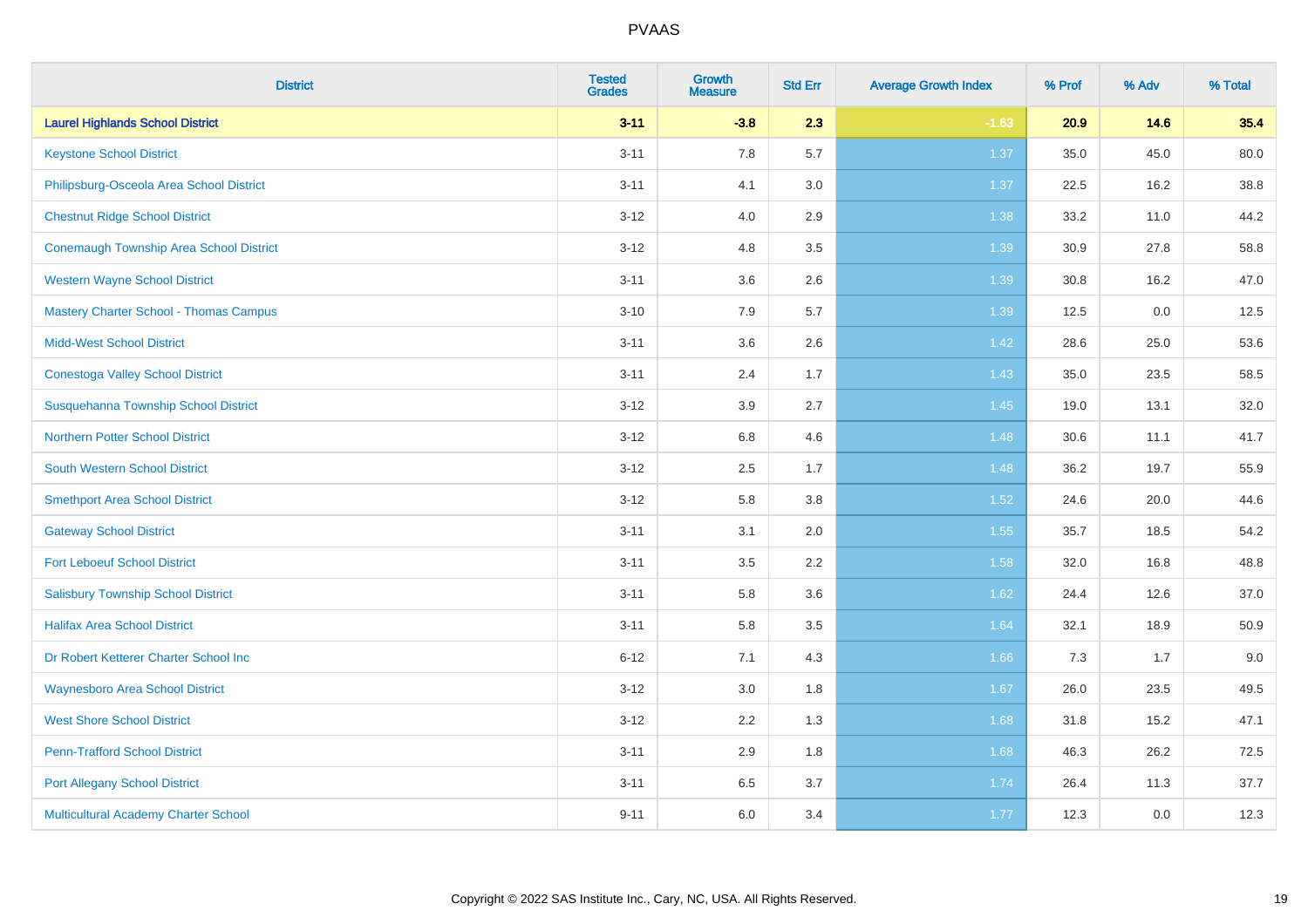| <b>District</b>                               | <b>Tested</b><br><b>Grades</b> | <b>Growth</b><br><b>Measure</b> | <b>Std Err</b> | <b>Average Growth Index</b> | % Prof | % Adv | % Total |
|-----------------------------------------------|--------------------------------|---------------------------------|----------------|-----------------------------|--------|-------|---------|
| <b>Laurel Highlands School District</b>       | $3 - 11$                       | $-3.8$                          | 2.3            | $-1.63$                     | 20.9   | 14.6  | 35.4    |
| <b>Wyalusing Area School District</b>         | $3 - 12$                       | 5.7                             | 3.2            | 1.78                        | 38.6   | 12.9  | 51.4    |
| Leechburg Area School District                | $3 - 11$                       | 7.0                             | 3.9            | 1.79                        | 37.7   | 4.9   | 42.6    |
| Mt Lebanon School District                    | $3 - 11$                       | 2.4                             | 1.3            | 1.79                        | 39.3   | 37.4  | 76.8    |
| <b>Sayre Area School District</b>             | $3 - 11$                       | 5.8                             | 3.2            | 1.81                        | 30.3   | 21.0  | 51.3    |
| <b>Perkiomen Valley School District</b>       | $3 - 11$                       | 2.7                             | 1.5            | 1.83                        | 35.0   | 25.3  | 60.3    |
| <b>Central Valley School District</b>         | $3 - 10$                       | 4.7                             | 2.6            | 1.83                        | 37.8   | 18.5  | 56.3    |
| <b>Eastern Lebanon County School District</b> | $3 - 11$                       | 4.0                             | 2.1            | 1.89                        | 23.5   | 11.5  | 35.0    |
| <b>United School District</b>                 | $3 - 11$                       | 6.3                             | 3.3            | 1.89                        | 38.8   | 16.3  | 55.0    |
| <b>Spring Grove Area School District</b>      | $3 - 11$                       | 3.9                             | 2.0            | 1.90                        | 30.0   | 23.0  | 53.0    |
| <b>Oswayo Valley School District</b>          | $3 - 12$                       | 9.9                             | 5.1            | 1.93                        | 26.5   | 44.1  | 70.6    |
| South Middleton School District               | $3 - 11$                       | 4.4                             | 2.2            | 1.95                        | 31.1   | 16.4  | 47.5    |
| Pennsylvania Distance Learning Charter School | $3 - 12$                       | $6.8\,$                         | 3.4            | 1.99                        | 19.8   | 6.2   | 25.9    |
| <b>Benton Area School District</b>            | $3 - 10$                       | 8.1                             | 4.0            | 2.01                        | 35.7   | 28.6  | 64.3    |
| <b>Keystone Central School District</b>       | $3 - 11$                       | 3.6                             | 1.8            | 2.04                        | 27.1   | 14.6  | 41.8    |
| Northampton Area School District              | $3 - 11$                       | 3.2                             | 1.5            | 2.05                        | 29.8   | 17.9  | 47.7    |
| Northeastern York School District             | $3 - 11$                       | 3.8                             | 1.8            | 2.11                        | 32.7   | 21.0  | 53.7    |
| <b>Muncy School District</b>                  | $3 - 11$                       | 6.9                             | 3.3            | 2.12                        | 37.6   | 18.8  | 56.4    |
| <b>Mckeesport Area School District</b>        | $3 - 12$                       | 4.6                             | 2.2            | 2.14                        | 21.1   | 4.4   | 25.5    |
| <b>Brookville Area School District</b>        | $3 - 11$                       | $6.8\,$                         | 3.1            | 2.19                        | 46.1   | 14.6  | 60.7    |
| Mastery Charter School - Hardy Williams       | $3 - 11$                       | 6.6                             | 3.0            | 2.21                        | 24.7   | 1.2   | 25.9    |
| <b>Blue Ridge School District</b>             | $3 - 11$                       | 8.3                             | 3.7            | 2.24                        | 29.6   | 9.3   | 38.9    |
| <b>Wallingford-Swarthmore School District</b> | $3 - 10$                       | 5.0                             | 2.2            | 2.25                        | 33.3   | 37.1  | 70.4    |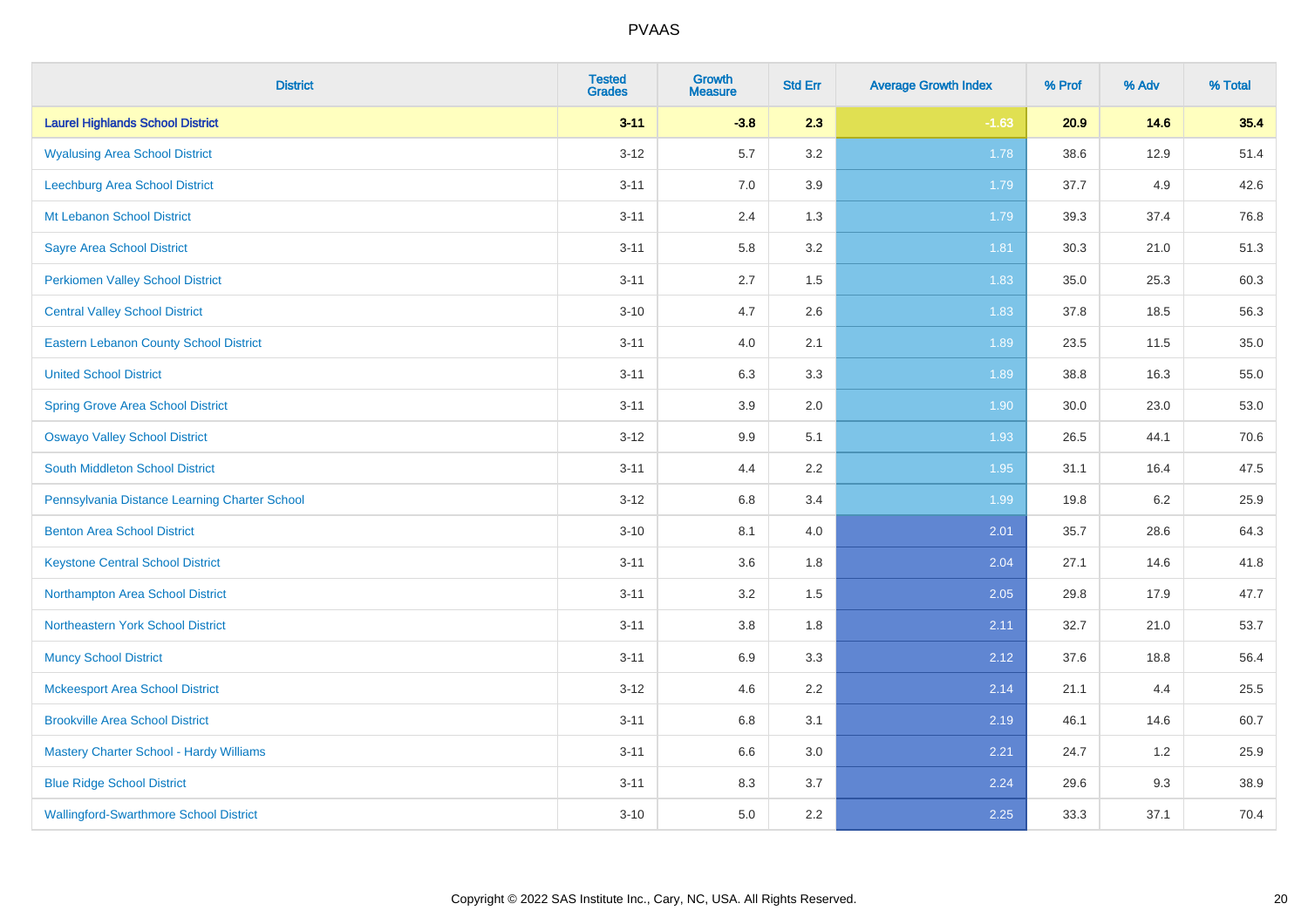| <b>District</b>                                    | <b>Tested</b><br><b>Grades</b> | <b>Growth</b><br><b>Measure</b> | <b>Std Err</b> | <b>Average Growth Index</b> | % Prof | % Adv | % Total |
|----------------------------------------------------|--------------------------------|---------------------------------|----------------|-----------------------------|--------|-------|---------|
| <b>Laurel Highlands School District</b>            | $3 - 11$                       | $-3.8$                          | 2.3            | $-1.63$                     | 20.9   | 14.6  | 35.4    |
| <b>Glendale School District</b>                    | $3 - 10$                       | 7.9                             | 3.5            | 2.25                        | 42.6   | 9.3   | 51.8    |
| East Pennsboro Area School District                | $3 - 11$                       | 4.8                             | 2.1            | 2.26                        | 36.8   | 16.9  | 53.7    |
| <b>Brandywine Heights Area School District</b>     | $3 - 11$                       | 5.8                             | 2.6            | 2.27                        | 27.7   | 28.6  | 56.2    |
| Huntingdon Area School District                    | $3 - 11$                       | 5.8                             | 2.6            | 2.28                        | 27.8   | 17.4  | 45.2    |
| <b>Red Lion Area School District</b>               | $3 - 11$                       | 4.5                             | 1.9            | 2.31                        | 32.3   | 21.5  | 53.8    |
| <b>Bentworth School District</b>                   | $3 - 11$                       | 7.0                             | 3.0            | 2.36                        | 26.6   | 17.0  | 43.6    |
| Northern Lehigh School District                    | $3 - 12$                       | 6.1                             | 2.5            | 2.42                        | 21.4   | 18.0  | 39.3    |
| <b>Homer-Center School District</b>                | $3 - 11$                       | 8.8                             | 3.5            | 2.53                        | 38.0   | 17.7  | 55.8    |
| Northern Tioga School District                     | $3-12$                         | 6.8                             | 2.6            | 2.64                        | 25.0   | 16.9  | 41.9    |
| <b>Palisades School District</b>                   | $3 - 11$                       | 7.7                             | 2.9            | 2.66                        | 27.8   | 20.3  | 48.1    |
| <b>Commonwealth Charter Academy Charter School</b> | $3 - 10$                       | 4.2                             | 1.6            | 2.68                        | 27.0   | 15.6  | 42.5    |
| <b>Bedford Area School District</b>                | $3 - 11$                       | $6.4\,$                         | 2.4            | 2.68                        | 31.0   | 20.6  | 51.6    |
| Saint Marys Area School District                   | $3 - 11$                       | 6.0                             | 2.2            | 2.69                        | 35.4   | 18.3  | 53.7    |
| <b>Crawford Central School District</b>            | $3 - 11$                       | 5.7                             | 2.1            | 2.71                        | 26.4   | 15.8  | 42.1    |
| <b>Tamaqua Area School District</b>                | $3 - 12$                       | 6.5                             | 2.4            | 2.72                        | 34.3   | 17.5  | 51.8    |
| <b>Donegal School District</b>                     | $3 - 12$                       | 5.9                             | 2.2            | 2.72                        | 34.1   | 23.1  | 57.2    |
| <b>Great Valley School District</b>                | $3 - 11$                       | 5.4                             | 2.0            | 2.77                        | 33.8   | 33.5  | 67.3    |
| <b>South Butler County School District</b>         | $3 - 10$                       | 6.3                             | 2.2            | 2.80                        | 37.8   | 19.2  | 57.0    |
| <b>Canton Area School District</b>                 | $3 - 11$                       | 8.4                             | 2.9            | 2.92                        | 13.8   | 23.0  | 36.8    |
| <b>Bald Eagle Area School District</b>             | $3 - 11$                       | 7.6                             | 2.5            | 3.00                        | 31.6   | 15.6  | 47.3    |
| <b>Line Mountain School District</b>               | $3 - 11$                       | 11.7                            | 3.9            | 3.01                        | 40.4   | 42.3  | 82.7    |
| <b>Lower Dauphin School District</b>               | $3 - 11$                       | 5.3                             | 1.8            | 3.03                        | 30.6   | 26.8  | 57.5    |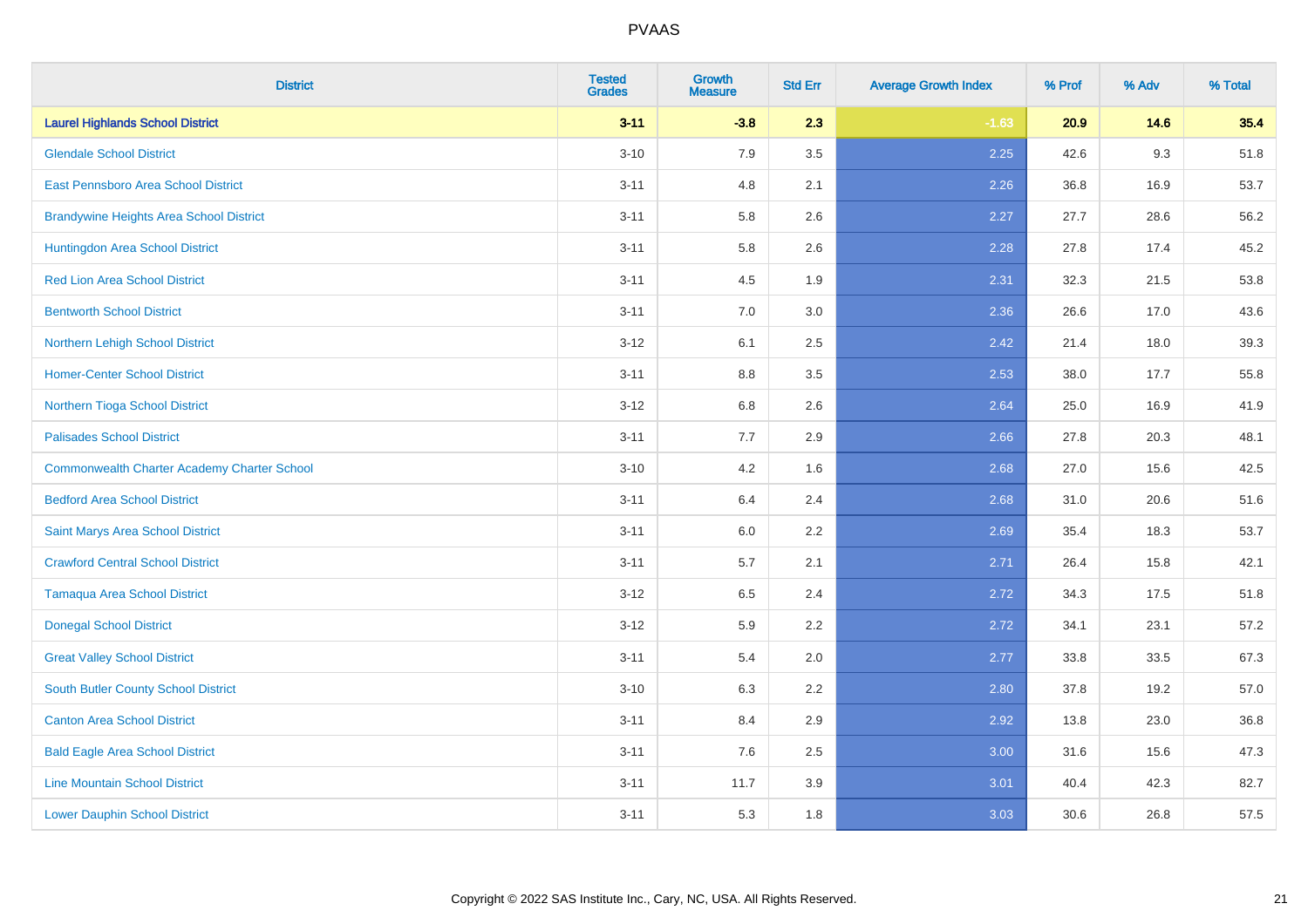| <b>District</b>                                 | <b>Tested</b><br><b>Grades</b> | <b>Growth</b><br><b>Measure</b> | <b>Std Err</b> | <b>Average Growth Index</b> | % Prof | % Adv | % Total |
|-------------------------------------------------|--------------------------------|---------------------------------|----------------|-----------------------------|--------|-------|---------|
| <b>Laurel Highlands School District</b>         | $3 - 11$                       | $-3.8$                          | 2.3            | $-1.63$                     | 20.9   | 14.6  | 35.4    |
| Allegheny-Clarion Valley School District        | $3 - 10$                       | 12.3                            | 4.1            | 3.03                        | 33.3   | 19.0  | 52.4    |
| <b>Upper Perkiomen School District</b>          | $3 - 11$                       | 5.7                             | 1.9            | 3.04                        | 25.4   | 19.9  | 45.4    |
| <b>Kane Area School District</b>                | $3 - 10$                       | 8.8                             | 2.9            | 3.07                        | 31.4   | 19.8  | 51.2    |
| Capital Area School for the Arts Charter School | $9 - 11$                       | 14.2                            | 4.5            | 3.13                        | 27.5   | 30.0  | 57.5    |
| <b>Greenwood School District</b>                | $3 - 11$                       | 11.3                            | 3.6            | 3.14                        | 31.2   | 32.8  | 63.9    |
| 21st Century Cyber Charter School               | $6 - 12$                       | 6.6                             | 2.1            | 3.16                        | 29.0   | 21.8  | 50.8    |
| <b>Avon Grove Charter School</b>                | $3 - 11$                       | $9.8\,$                         | 3.1            | 3.18                        | 32.4   | 26.0  | 58.4    |
| <b>Apollo-Ridge School District</b>             | $3 - 12$                       | 9.5                             | 3.0            | 3.23                        | 34.0   | 9.4   | 43.4    |
| <b>Penncrest School District</b>                | $3 - 11$                       | 6.0                             | 1.9            | 3.24                        | 31.1   | 16.9  | 48.0    |
| Upper Dauphin Area School District              | $3 - 11$                       | 16.5                            | 5.1            | 3.26                        | 37.5   | 26.8  | 64.3    |
| <b>Steel Valley School District</b>             | $3 - 11$                       | 11.1                            | 3.3            | 3.33                        | 34.8   | 10.1  | 44.9    |
| South Fayette Township School District          | $3 - 11$                       | 6.0                             | 1.8            | 3.33                        | 32.2   | 38.3  | 70.5    |
| <b>Bellefonte Area School District</b>          | $3 - 11$                       | 6.7                             | 2.0            | 3.34                        | 28.8   | 21.5  | 50.2    |
| <b>Conrad Weiser Area School District</b>       | $3 - 11$                       | 7.1                             | 2.1            | 3.34                        | 28.2   | 14.4  | 42.6    |
| <b>Kutztown Area School District</b>            | $3-12$                         | 9.3                             | 2.8            | 3.34                        | 38.5   | 14.6  | 53.2    |
| Wilmington Area School District                 | $3 - 11$                       | 11.1                            | 3.3            | 3.37                        | 29.8   | 26.2  | 56.0    |
| <b>Fairview School District</b>                 | $3 - 11$                       | 8.3                             | 2.4            | 3.43                        | 41.9   | 34.9  | 76.7    |
| <b>Mars Area School District</b>                | $3 - 10$                       | 6.6                             | 1.9            | 3.45                        | 36.7   | 32.4  | 69.1    |
| <b>North Pocono School District</b>             | $3 - 11$                       | 13.1                            | 3.7            | 3.54                        | 31.4   | 33.3  | 64.7    |
| <b>York Suburban School District</b>            | $3 - 11$                       | 7.4                             | 2.1            | 3.55                        | 24.9   | 31.2  | 56.1    |
| Oil City Area School District                   | $3 - 11$                       | $8.6\,$                         | 2.4            | 3.56                        | 29.1   | 13.1  | 42.2    |
| <b>Tredyffrin-Easttown School District</b>      | $3 - 10$                       | 8.7                             | 2.4            | 3.57                        | 35.2   | 35.8  | 71.0    |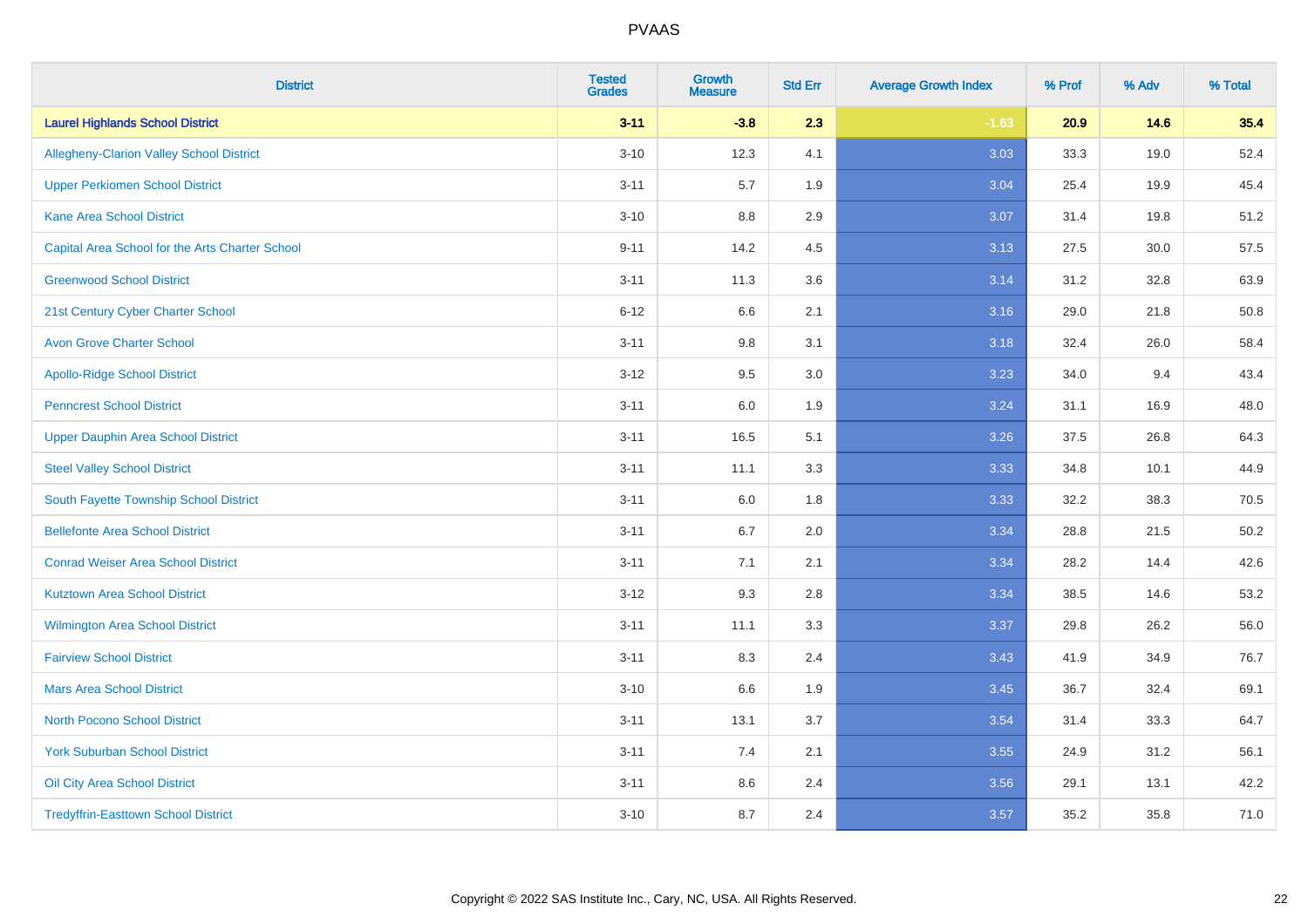| <b>District</b>                           | <b>Tested</b><br><b>Grades</b> | <b>Growth</b><br><b>Measure</b> | <b>Std Err</b> | <b>Average Growth Index</b> | % Prof | % Adv   | % Total |
|-------------------------------------------|--------------------------------|---------------------------------|----------------|-----------------------------|--------|---------|---------|
| <b>Laurel Highlands School District</b>   | $3 - 11$                       | $-3.8$                          | 2.3            | $-1.63$                     | 20.9   | 14.6    | 35.4    |
| <b>William Penn School District</b>       | $3 - 12$                       | 7.0                             | 1.9            | 3.61                        | 14.0   | $7.2\,$ | 21.3    |
| <b>Reading School District</b>            | $3 - 11$                       | 4.3                             | 1.2            | 3.71                        | 16.8   | $6.0\,$ | 22.8    |
| <b>Spring Cove School District</b>        | $3 - 11$                       | 9.1                             | 2.4            | 3.77                        | 31.8   | 25.4    | 57.1    |
| <b>Dover Area School District</b>         | $3-12$                         | 7.1                             | 1.9            | 3.78                        | 33.0   | 18.7    | 51.7    |
| <b>Hampton Township School District</b>   | $3 - 11$                       | 7.4                             | 2.0            | 3.79                        | 37.9   | 39.2    | 77.0    |
| <b>Juniata County School District</b>     | $3-12$                         | 7.7                             | 2.0            | 3.81                        | 22.9   | 18.9    | 41.8    |
| <b>Hazleton Area School District</b>      | $3 - 11$                       | 6.0                             | 1.6            | 3.85                        | 20.5   | 9.0     | 29.5    |
| <b>Warrior Run School District</b>        | $3 - 11$                       | 10.5                            | 2.7            | 3.86                        | 34.1   | 16.8    | 50.9    |
| <b>Dallas School District</b>             | $3 - 11$                       | 8.1                             | 2.1            | 3.87                        | 32.4   | 22.4    | 54.8    |
| <b>Phoenixville Area School District</b>  | $3 - 11$                       | 7.3                             | 1.8            | 3.96                        | 32.3   | 27.6    | 59.8    |
| Abington Heights School District          | $3 - 11$                       | 6.7                             | 1.7            | 4.00                        | 33.8   | 31.7    | 65.5    |
| <b>Radnor Township School District</b>    | $3 - 12$                       | $7.5\,$                         | 1.9            | 4.03                        | 33.0   | 38.3    | 71.3    |
| Downingtown Area School District          | $3 - 11$                       | 4.4                             | 1.1            | 4.06                        | 30.1   | 32.0    | 62.2    |
| <b>Ephrata Area School District</b>       | $3 - 11$                       | 6.8                             | 1.7            | 4.08                        | 31.6   | 17.1    | 48.8    |
| <b>Valley View School District</b>        | $3 - 11$                       | 9.3                             | 2.2            | 4.18                        | 26.6   | 23.1    | 49.7    |
| <b>Elizabethtown Area School District</b> | $3-12$                         | 7.1                             | 1.7            | 4.19                        | 36.4   | 27.6    | 64.0    |
| <b>Laurel School District</b>             | $3 - 11$                       | 13.0                            | 3.1            | 4.19                        | 30.3   | 15.7    | 46.1    |
| Pennsylvania Leadership Charter School    | $3 - 11$                       | 8.0                             | 1.9            | 4.22                        | 33.1   | 27.8    | 60.9    |
| <b>Wallenpaupack Area School District</b> | $3 - 11$                       | 8.8                             | 2.1            | 4.28                        | 28.5   | 18.9    | 47.4    |
| Maritime Academy Charter School           | $3 - 10$                       | 13.2                            | 3.1            | 4.29                        | 24.0   | 1.3     | 25.3    |
| <b>Coudersport Area School District</b>   | $3 - 11$                       | 14.8                            | 3.4            | 4.33                        | 34.7   | 28.0    | 62.7    |
| <b>West Allegheny School District</b>     | $3-12$                         | 8.6                             | 2.0            | 4.34                        | 37.3   | 27.2    | 64.5    |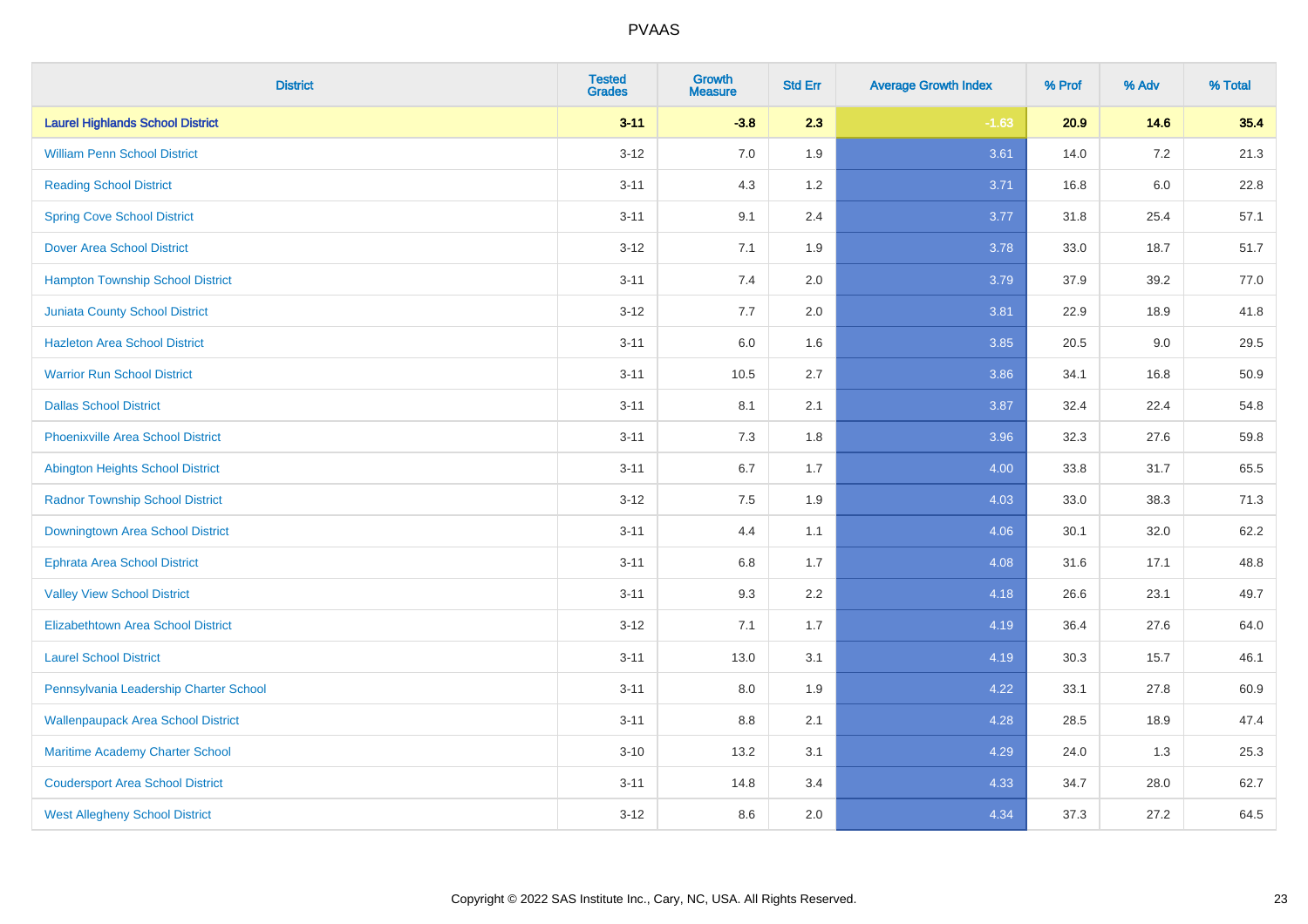| <b>District</b>                                | <b>Tested</b><br><b>Grades</b> | <b>Growth</b><br><b>Measure</b> | <b>Std Err</b> | <b>Average Growth Index</b> | % Prof | % Adv | % Total |
|------------------------------------------------|--------------------------------|---------------------------------|----------------|-----------------------------|--------|-------|---------|
| <b>Laurel Highlands School District</b>        | $3 - 11$                       | $-3.8$                          | 2.3            | $-1.63$                     | 20.9   | 14.6  | 35.4    |
| <b>Lower Moreland Township School District</b> | $3 - 11$                       | 8.7                             | 2.0            | 4.35                        | 38.2   | 33.2  | 71.4    |
| <b>Pennsbury School District</b>               | $3 - 11$                       | 5.6                             | 1.3            | 4.38                        | 37.7   | 27.7  | 65.4    |
| <b>Montrose Area School District</b>           | $3 - 10$                       | 12.3                            | 2.8            | 4.41                        | 37.8   | 28.9  | 66.7    |
| <b>Conewago Valley School District</b>         | $3 - 12$                       | 7.6                             | 1.7            | 4.46                        | 41.3   | 19.4  | 60.6    |
| Northern York County School District           | $3 - 11$                       | 8.4                             | 1.8            | 4.63                        | 24.3   | 23.1  | 47.4    |
| <b>Stroudsburg Area School District</b>        | $3 - 11$                       | 7.5                             | 1.6            | 4.70                        | 30.4   | 18.3  | 48.7    |
| <b>West Perry School District</b>              | $3 - 11$                       | 11.0                            | 2.3            | 4.76                        | 26.9   | 20.5  | 47.4    |
| <b>Lakeland School District</b>                | $3 - 11$                       | 13.3                            | 2.8            | 4.80                        | 22.2   | 21.2  | 43.4    |
| <b>Penn Manor School District</b>              | $3 - 11$                       | 7.1                             | 1.5            | 4.82                        | 26.7   | 20.5  | 47.2    |
| <b>Iroquois School District</b>                | $3 - 11$                       | 13.6                            | 2.8            | 4.83                        | 33.3   | 16.0  | 49.4    |
| <b>Lehighton Area School District</b>          | $3 - 11$                       | 11.4                            | 2.4            | 4.84                        | 30.5   | 24.9  | 55.3    |
| <b>Belle Vernon Area School District</b>       | $3 - 11$                       | 11.1                            | 2.3            | 4.88                        | 31.6   | 25.4  | 57.1    |
| <b>Quaker Valley School District</b>           | $3 - 11$                       | 12.2                            | 2.5            | 4.90                        | 39.5   | 26.4  | 65.9    |
| <b>Easton Area School District</b>             | $3 - 12$                       | 6.3                             | 1.3            | 4.91                        | 24.1   | 13.0  | 37.1    |
| <b>Berlin Brothersvalley School District</b>   | $3 - 11$                       | 19.6                            | 4.0            | 4.93                        | 28.3   | 41.3  | 69.6    |
| <b>Pennridge School District</b>               | $3 - 10$                       | 7.4                             | 1.5            | 5.10                        | 32.0   | 27.6  | 59.6    |
| Pen Argyl Area School District                 | $3 - 12$                       | 12.8                            | 2.5            | 5.10                        | 28.5   | 23.8  | 52.3    |
| <b>Fleetwood Area School District</b>          | $3 - 10$                       | 10.4                            | 2.0            | 5.19                        | 31.7   | 25.8  | 57.5    |
| <b>West Branch Area School District</b>        | $3 - 11$                       | 17.0                            | 3.3            | 5.20                        | 47.1   | 19.1  | 66.2    |
| <b>Cornwall-Lebanon School District</b>        | $3 - 11$                       | 8.2                             | 1.6            | 5.24                        | 28.0   | 20.5  | 48.6    |
| <b>Avon Grove School District</b>              | $3 - 10$                       | 7.6                             | 1.4            | 5.29                        | 33.7   | 33.2  | 67.0    |
| Penns Valley Area School District              | $3 - 12$                       | 14.1                            | 2.6            | 5.33                        | 29.6   | 23.3  | 52.9    |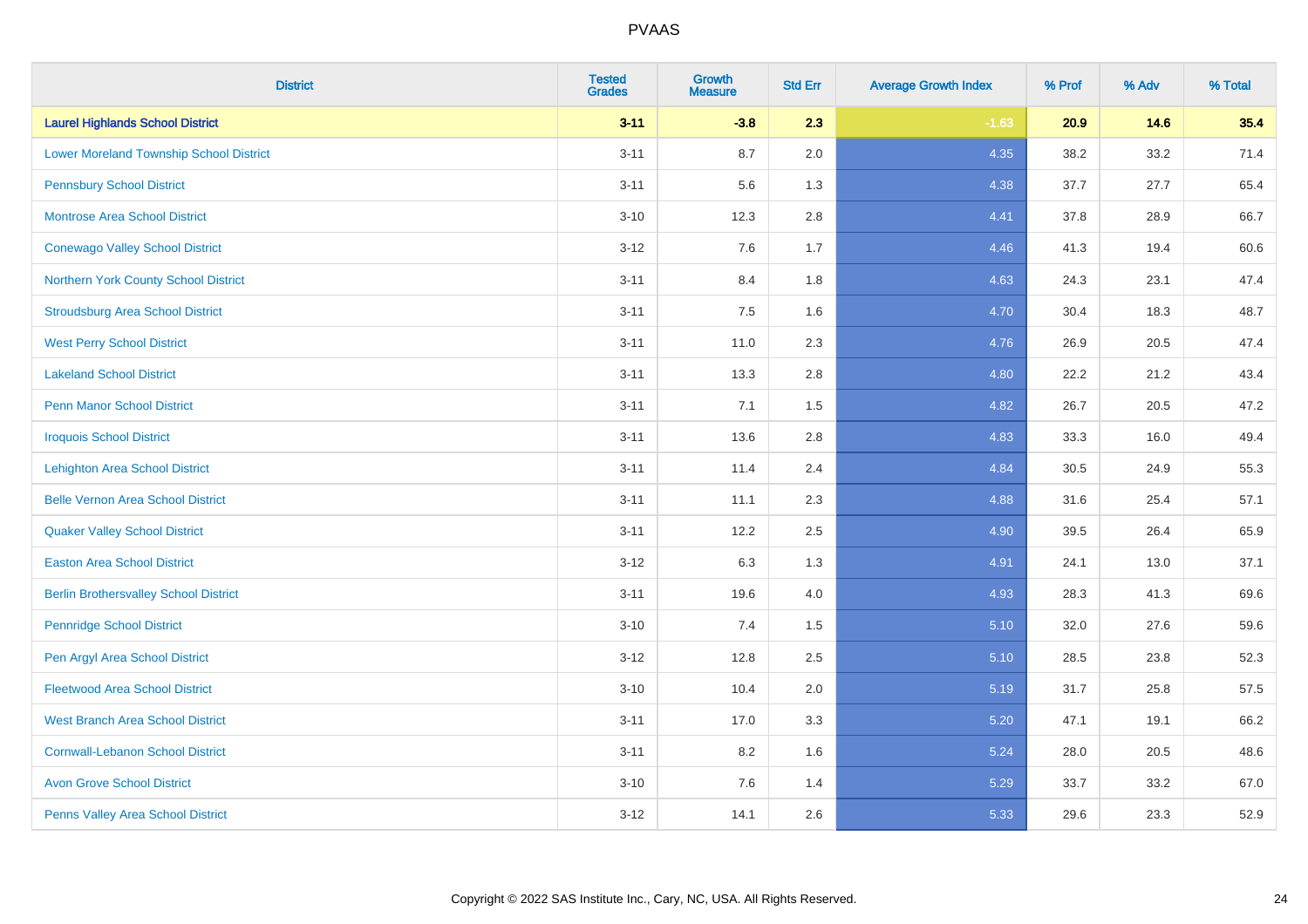| <b>District</b>                           | <b>Tested</b><br><b>Grades</b> | <b>Growth</b><br><b>Measure</b> | <b>Std Err</b> | <b>Average Growth Index</b> | % Prof | % Adv | % Total |
|-------------------------------------------|--------------------------------|---------------------------------|----------------|-----------------------------|--------|-------|---------|
| <b>Laurel Highlands School District</b>   | $3 - 11$                       | $-3.8$                          | 2.3            | $-1.63$                     | 20.9   | 14.6  | 35.4    |
| Lake-Lehman School District               | $3 - 11$                       | 14.9                            | $2.8\,$        | 5.34                        | 25.8   | 22.5  | 48.3    |
| <b>Pine-Richland School District</b>      | $3 - 11$                       | 9.3                             | 1.7            | 5.56                        | 42.3   | 35.8  | 78.1    |
| <b>Hermitage School District</b>          | $3 - 12$                       | 14.0                            | 2.5            | 5.59                        | 34.0   | 27.0  | 61.0    |
| Lampeter-Strasburg School District        | $3-12$                         | 11.0                            | 1.9            | 5.69                        | 35.4   | 32.3  | 67.7    |
| <b>Pequea Valley School District</b>      | $3 - 11$                       | 18.0                            | 3.1            | 5.74                        | 29.2   | 37.5  | 66.7    |
| <b>Harbor Creek School District</b>       | $3 - 11$                       | 13.4                            | 2.3            | 5.80                        | 34.5   | 40.7  | 75.2    |
| <b>Blue Mountain School District</b>      | $3 - 10$                       | 12.2                            | 2.1            | 5.81                        | 30.7   | 26.1  | 56.8    |
| <b>Punxsutawney Area School District</b>  | $3 - 11$                       | 15.8                            | 2.7            | 5.83                        | 18.6   | 29.0  | 47.6    |
| <b>Indiana Area School District</b>       | $3 - 11$                       | 12.0                            | 2.0            | 5.98                        | 30.0   | 30.4  | 60.3    |
| <b>Agora Cyber Charter School</b>         | $3 - 11$                       | 14.6                            | 2.4            | 6.03                        | 24.7   | 19.5  | 44.2    |
| <b>Franklin Regional School District</b>  | $3 - 11$                       | 11.3                            | 1.8            | 6.13                        | 30.0   | 35.0  | 65.0    |
| <b>Tuscarora School District</b>          | $3 - 11$                       | 13.4                            | 2.2            | 6.20                        | 37.1   | 26.3  | 63.4    |
| <b>Armstrong School District</b>          | $3 - 11$                       | 9.8                             | 1.6            | 6.22                        | 32.8   | 24.6  | 57.4    |
| <b>Cocalico School District</b>           | $3 - 11$                       | 12.3                            | 1.9            | 6.48                        | 28.2   | 32.3  | 60.5    |
| <b>Manheim Central School District</b>    | $3 - 11$                       | 12.8                            | 2.0            | 6.52                        | 27.8   | 35.4  | 63.2    |
| <b>Neshaminy School District</b>          | $3 - 11$                       | 8.6                             | 1.3            | 6.56                        | 31.3   | 23.9  | 55.2    |
| <b>Millcreek Township School District</b> | $3 - 11$                       | 9.1                             | 1.4            | 6.61                        | 34.5   | 30.1  | 64.6    |
| <b>Methacton School District</b>          | $3 - 11$                       | 11.0                            | 1.6            | 6.94                        | 36.0   | 33.6  | 69.6    |
| <b>Camp Hill School District</b>          | $3-12$                         | 20.7                            | 2.9            | 7.00                        | 32.3   | 41.4  | 73.7    |
| <b>Whitehall-Coplay School District</b>   | $3 - 11$                       | 11.8                            | 1.7            | 7.06                        | 32.3   | 21.7  | 54.0    |
| <b>Upper Merion Area School District</b>  | $3 - 11$                       | 14.0                            | 2.0            | 7.15                        | 34.4   | 32.6  | 67.0    |
| <b>Danville Area School District</b>      | $3 - 11$                       | 18.4                            | 2.6            | 7.19                        | 32.0   | 46.1  | 78.1    |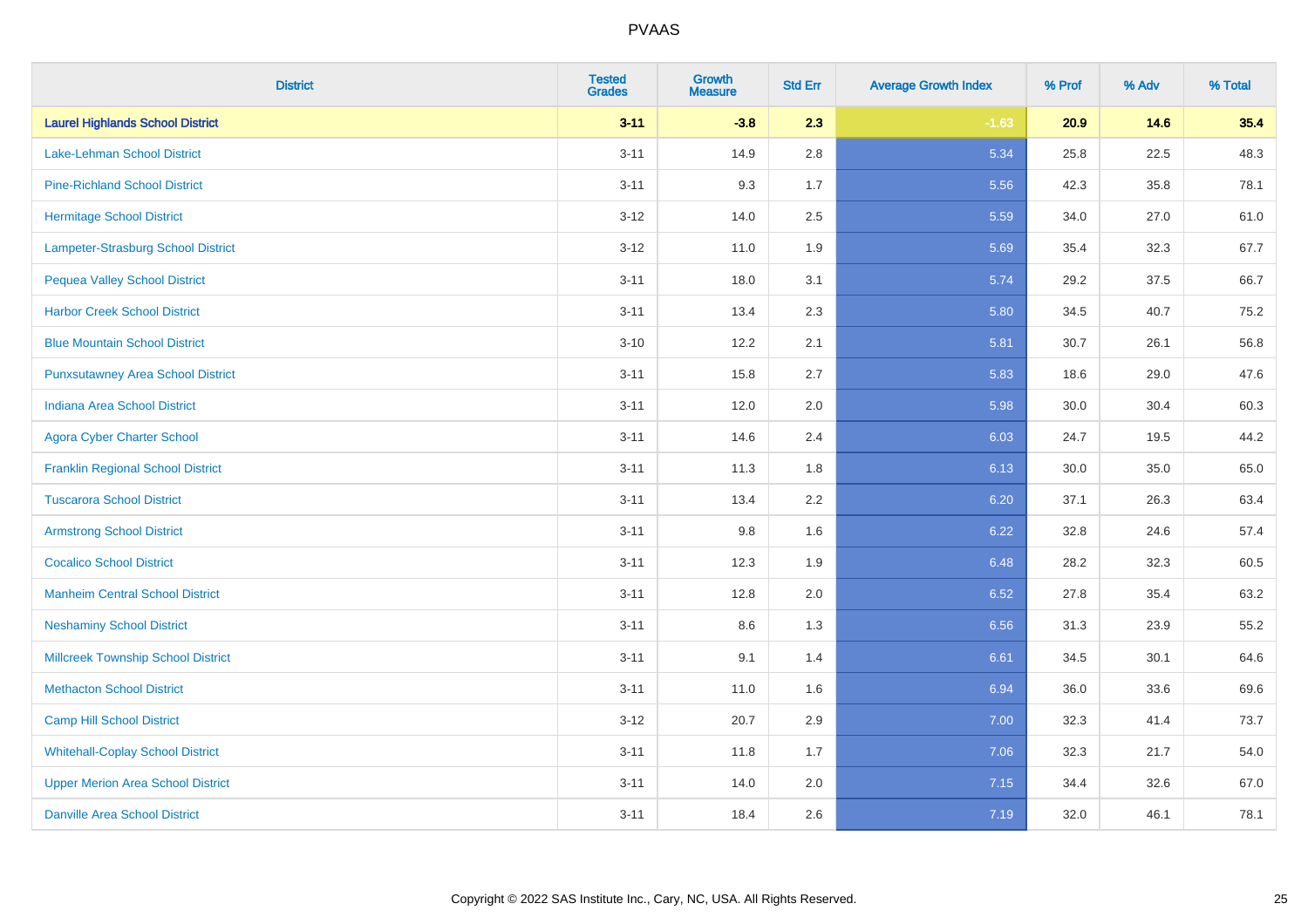| <b>District</b>                               | <b>Tested</b><br><b>Grades</b> | <b>Growth</b><br><b>Measure</b> | <b>Std Err</b> | <b>Average Growth Index</b> | % Prof | % Adv | % Total |
|-----------------------------------------------|--------------------------------|---------------------------------|----------------|-----------------------------|--------|-------|---------|
| <b>Laurel Highlands School District</b>       | $3 - 11$                       | $-3.8$                          | 2.3            | $-1.63$                     | 20.9   | 14.6  | 35.4    |
| <b>Mountain View School District</b>          | $3 - 11$                       | 24.2                            | 3.4            | 7.20                        | 45.8   | 37.3  | 83.0    |
| <b>Manheim Township School District</b>       | $3 - 12$                       | 10.9                            | 1.5            | 7.51                        | 30.9   | 31.0  | 61.9    |
| <b>East Penn School District</b>              | $3 - 11$                       | 8.9                             | 1.2            | 7.61                        | 32.8   | 26.4  | 59.2    |
| <b>Mifflin County School District</b>         | $3 - 11$                       | 12.3                            | 1.6            | 7.69                        | 35.1   | 15.1  | 50.3    |
| <b>Upper Saint Clair School District</b>      | $3 - 11$                       | 13.8                            | 1.8            | 7.86                        | 32.2   | 44.5  | 76.7    |
| <b>Peters Township School District</b>        | $3 - 11$                       | 14.1                            | 1.7            | 8.16                        | 35.2   | 41.6  | 76.8    |
| <b>Collegium Charter School</b>               | $3 - 10$                       | 21.2                            | 2.6            | 8.18                        | 25.4   | 16.4  | 41.8    |
| <b>Upper Darby School District</b>            | $3-12$                         | 11.2                            | 1.4            | 8.28                        | 23.8   | 11.8  | 35.6    |
| <b>Saucon Valley School District</b>          | $3 - 11$                       | 18.9                            | 2.2            | 8.48                        | 26.0   | 39.6  | 65.6    |
| <b>Southern York County School District</b>   | $3 - 11$                       | 15.5                            | 1.8            | 8.48                        | 37.6   | 29.2  | 66.8    |
| <b>Central York School District</b>           | $3 - 12$                       | 12.9                            | 1.5            | 8.64                        | 31.4   | 24.1  | 55.5    |
| <b>Marple Newtown School District</b>         | $3 - 11$                       | 20.6                            | 2.3            | 8.95                        | 31.1   | 42.7  | 73.8    |
| Palmyra Area School District                  | $3 - 11$                       | 16.2                            | 1.8            | 9.02                        | 38.8   | 34.0  | 72.8    |
| <b>Unionville-Chadds Ford School District</b> | $3 - 11$                       | 15.8                            | 1.7            | 9.12                        | 31.2   | 48.0  | 79.2    |
| <b>Wayne Highlands School District</b>        | $3 - 11$                       | 22.5                            | 2.5            | 9.16                        | 33.8   | 40.4  | 74.2    |
| Fox Chapel Area School District               | $3 - 11$                       | 17.6                            | 1.9            | 9.47                        | 22.9   | 52.0  | 74.9    |
| <b>Delaware Valley School District</b>        | $3 - 11$                       | 15.7                            | 1.6            | 9.62                        | 36.7   | 32.1  | 68.8    |
| <b>New Hope-Solebury School District</b>      | $3 - 11$                       | 28.8                            | 2.9            | 9.77                        | 31.6   | 50.0  | 81.6    |
| <b>Loyalsock Township School District</b>     | $3 - 12$                       | 26.7                            | 2.7            | 9.92                        | 36.8   | 35.1  | 71.9    |
| <b>Derry Township School District</b>         | $3 - 10$                       | 20.1                            | 2.0            | 10.20                       | 32.8   | 46.9  | 79.7    |
| <b>Hempfield School District</b>              | $3 - 11$                       | 13.4                            | 1.3            | 10.53                       | 29.9   | 36.8  | 66.7    |
| <b>Warwick School District</b>                | $3 - 11$                       | 21.7                            | 1.8            | 11.76                       | 27.7   | 36.3  | 64.0    |